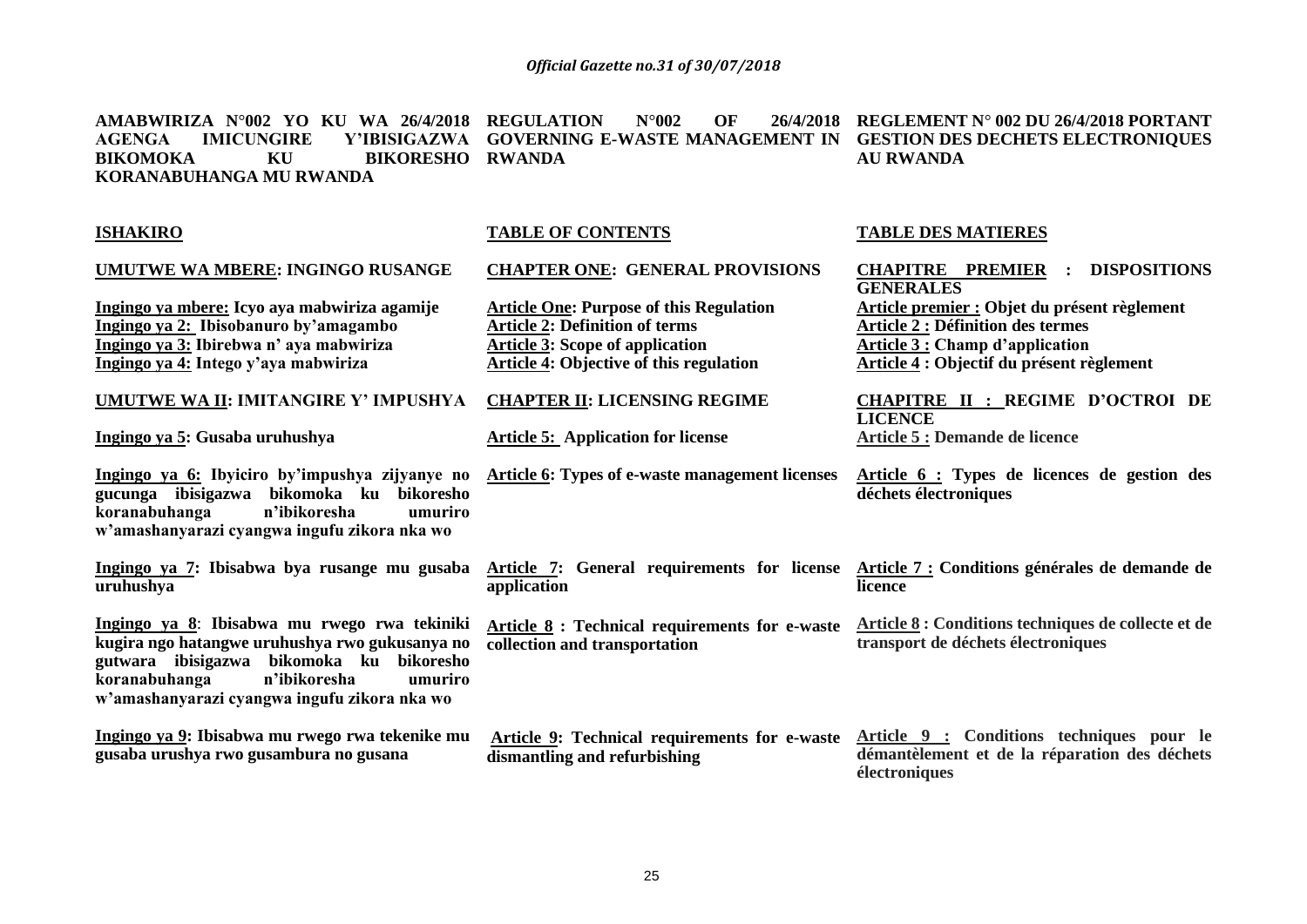| Ingingo ya 10: Ibisabwa mu rwego rwa tekenike mu<br>gusaba urushya rwo kuvugurura | <b>Article 10:</b> Technical requirements for e-waste<br>recycling | Article 10 : Conditions techniques pour le<br>recyclage des déchets électroniques |
|-----------------------------------------------------------------------------------|--------------------------------------------------------------------|-----------------------------------------------------------------------------------|
| Ingingo ya 11: Igihe uruhushya rumara                                             | <b>Article 11: Validity of license</b>                             | Article 11 : Validité de licence                                                  |
| Ingingo ya 12: Kongera agaciro k'uruhushya                                        | <b>Article 12: License renewal</b>                                 | Article 12 : Renouvellement d'une licence                                         |
| Ingingo ya 13: Gusuzuma ubusabe bw'uruhushya                                      | <b>Article 13: License Application evaluation</b>                  | Article 13 : Evaluation de la demande de licence                                  |
| Ingingo ya 14: Uburyo gusaba uruhushya<br>bikorwamo                               | <b>Article 14: License application Proceedings</b>                 | Article 14 : Procédures de demande d'une licence                                  |
| Ingingo ya 15: Guhererekanya uruhushya                                            | <b>Article 15: License transfer</b>                                | <b>Article 15 : Transfert d'une licence</b>                                       |
| Ingingo ya 16. Guhindura uruhushya                                                | <b>Article 16: License Modification</b>                            | Article 16. Modification d'une licence                                            |
| Ingingo ya 17: Kwamburwa cyangwa guhagarika                                       | Article 17: Revocation or suspension of the                        | Article 17 : Révocation ou suspension d'une                                       |
| uruhushya                                                                         | licence                                                            | licence                                                                           |
| Ingingo ya 18: Amafaranga atangwa ku ruhushya                                     | Article 18: License fee                                            | Article 18 : Frais de licence                                                     |
| Ingingo ya 19: Amafaranga ngarukamwaka                                            | <b>Article 19: Annual Regulatory fee</b>                           | <b>Article 19 : Frais annuel de régulation</b>                                    |
| y'Igenzuramikorere                                                                |                                                                    |                                                                                   |
|                                                                                   |                                                                    |                                                                                   |
| UMUTWE WA III: INSHINGANO Z'UWAHAWE                                               | <b>CHAPTER III: RESPONSIBILITIES OF THE</b>                        | <b>CHAPITRE III : RESPONSABILITES DU</b>                                          |
| <b>URUHUSHYA</b>                                                                  | <b>LICENSEE</b>                                                    | <b>TITULAIRE DE LICENCE</b>                                                       |
|                                                                                   |                                                                    |                                                                                   |
| Ingingo ya 20: Inshingano z'ukusanya n'utwara                                     | Article 20: Responsibilities of collector and                      | Article 20 : Responsabilités du collecteur et                                     |
|                                                                                   | transporter                                                        | transporteur                                                                      |
| Ingingo ya 21: Inshingano z'usambura n'usana                                      | <b>Article 21:</b> Responsibilities of dismantler and              | Article 21 : Responsabilités du démonteur et                                      |
|                                                                                   | refurbisher                                                        | réparateur                                                                        |
| Ingingo ya 22: Inshingano z'uvugurura                                             | <b>Article 22: Responsibilities of recycler</b>                    | <b>Article 22 : Responsabilités du recycleur</b>                                  |
| Ingingo ya 23: Ibibujijwe                                                         | <b>Article 23: Prohibitions</b>                                    | <b>Article 23 : Prohibitions</b>                                                  |
| <b>UMUTWE WA IV: IBISABWA</b>                                                     | <b>CHAPITRE IV: OBLIGATIONS</b>                                    | <b>CHAPITER IV: OBLIGATIONS</b>                                                   |
|                                                                                   |                                                                    |                                                                                   |
| Ingingo ya 24: Ibisabwa by'umwihariko ku ukora                                    | <b>Article 24:</b> Specific obligations of the Producer            | <u>Article 24 :</u><br><b>Obligations</b><br>spécifiques du                       |
| imirimo itanga imyanda                                                            |                                                                    | producteur                                                                        |
| Ingingo ya 25: Inshingano z'umuguzi cyangwa                                       | <b>Article 25: Responsibilities of consumer or Bulk</b>            | Article 25 : Responsabilités du consommateur ou                                   |
| ugura byinshi                                                                     | consumer                                                           | consommateur en gros                                                              |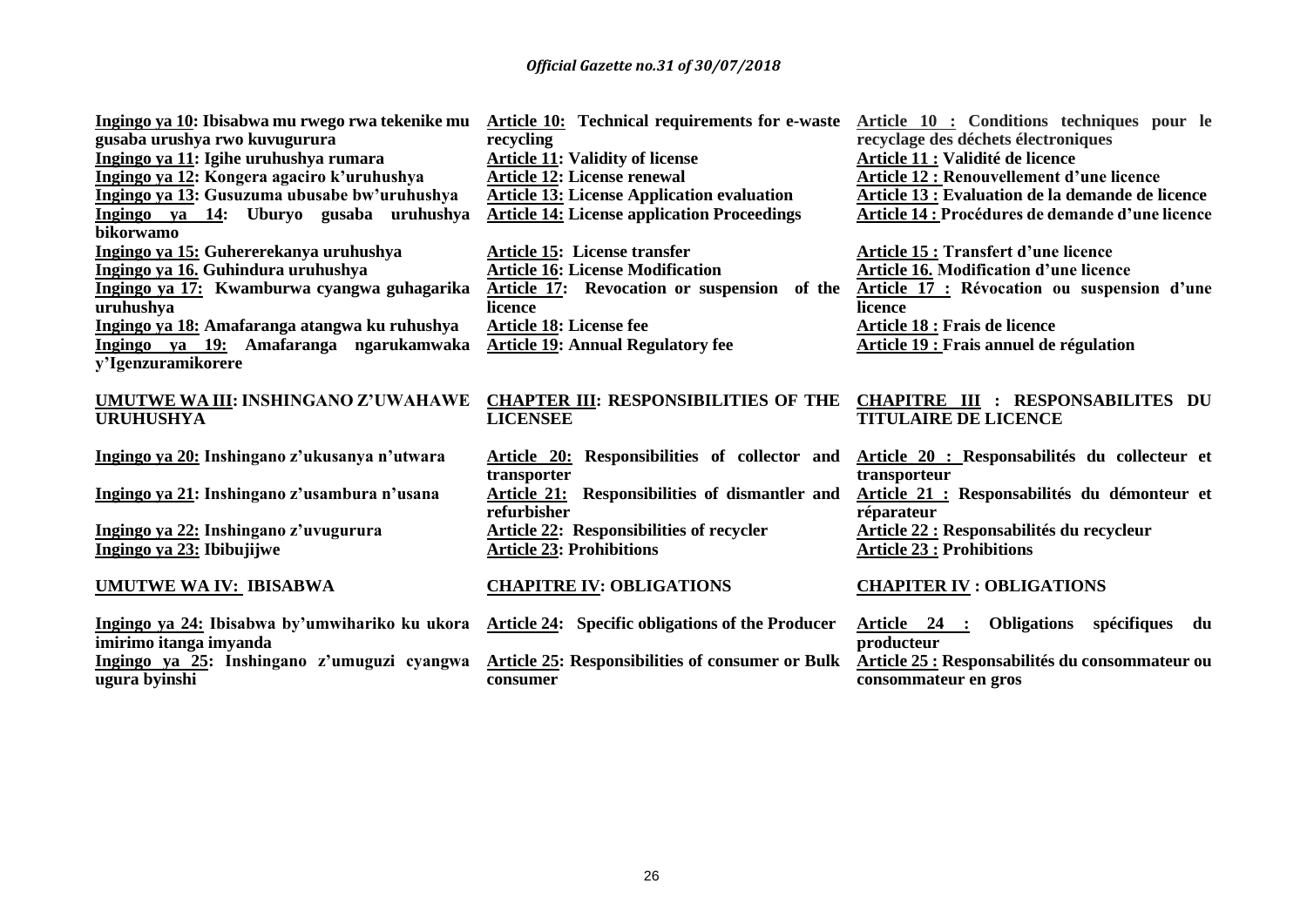| <b>UMUTWE</b><br><b>UBUGENZUZI</b><br>NO<br><b>WA</b><br>$\mathbf{V}$ :<br><b>GUKURIKIZA AYA MABWIRIZA</b>              | <b>CHAPTER</b><br><b>INSPECTION</b><br>$\mathbf{V}$ :<br><b>AND</b><br><b>COMPLIANCE WITH THIS REGULATION</b>        | <b>CHAPITRE</b><br>ET<br><b>INSPECTION</b><br><b>CONFORMITE A CE REGLEMENT</b>                                             |
|-------------------------------------------------------------------------------------------------------------------------|----------------------------------------------------------------------------------------------------------------------|----------------------------------------------------------------------------------------------------------------------------|
| Ingingo ya 26: Igenzura ry'imari n'ubugenzuzi<br>Ingingo ya 27: Gukurikiza ibyavuye mu bugenzuzi                        | <b>Article 26: Audits and inspections</b><br>Article 27: Compliance with the output of the<br>audits and inspections | <b>Article 26 : Audits et inspections</b><br>Article 27 : Conformité aux remarques des audits<br>financiers et inspections |
| UMUTWE WA VI: AMAKOSA N'IBIHANO BYO<br><b>MU RWEGO RW'UBUTEGETSI</b>                                                    | <b>CHAPTER</b><br><b>AND</b><br>VI<br><b>FAULTS</b><br><b>ADMINISTRATIVE SANCTIONS</b>                               | <b>CHAPITRE VI : FAUTES ET SANCTIONS</b><br><b>ADMINISTRATIVES</b>                                                         |
| Ingingo ya 28: Amakosa ajyanye no gukora nta<br>ruhushya                                                                | <b>Article 28: Faults relating to operating without a</b><br>license                                                 | <b>Article 28 : Fautes relatives à opérer sans licence</b>                                                                 |
| Ingingo ya 29: Amakosa ajyanye no kwiyandikisha<br><u>Ingingo ya 30:</u> Amakosa ajyanye no gutanga<br>amakuru atari yo | <b>Article 29: Faults relating to Registration</b><br>Article 30: Offence relating to false information              | <b>Article 29 : Fautes relatives à l'enregistrement</b><br>Article 30 : Fautes relatives à l'information<br>fausse         |
| Ingingo ya 31: Kwanga, kubangamira cyangwa<br>kurindagiza Urwego Ngenzuramikorere                                       | <b>Article 31: Resistance, hindrance or obstruction</b><br>to the Regulatory Authority                               | <b>Article 31 : Résister, entraver ou obstruer</b><br>l'Autorité de Régulation                                             |
| Ingingo ya 32: Gukomeza kutubahiriza amabwiriza                                                                         | Article 32: Repetitive failure to comply with<br>regulations                                                         | Article 32 : L'omission continue de non-<br>conformité aux règlements                                                      |
| UMUTWE WA VII: INGINGO Z'INZIBACYUHO<br><b>N'IZISOZA</b>                                                                | <b>CHAPTER VII: TRANSITIONAL AND FINAL</b><br><b>PROVISIONS</b>                                                      | <b>DISPOSITIONS</b><br><b>CHAPITRE</b><br>VII<br><b>TRANSITOIRES ET FINALES</b>                                            |
| Ingingo ya 33: Ingingo z'inzibacyuho<br>Ingingo ya 34: Ivanwaho ry'ingingo z'amategeko<br>zinyuranije n'aya mabwiriza.  | <b>Article 33: Transitional provision</b><br><b>Article 34: Repealing provision</b>                                  | <b>Article 33: Provision transitoire</b><br><b>Article 34 : Disposition abrogatoire</b>                                    |
| Ingingo ya 35: Igihe amabwiriza<br>atangira                                                                             | <b>Article 35: Commencement</b>                                                                                      | Article 35 : Entrée en vigueur                                                                                             |

**gukurikizwa**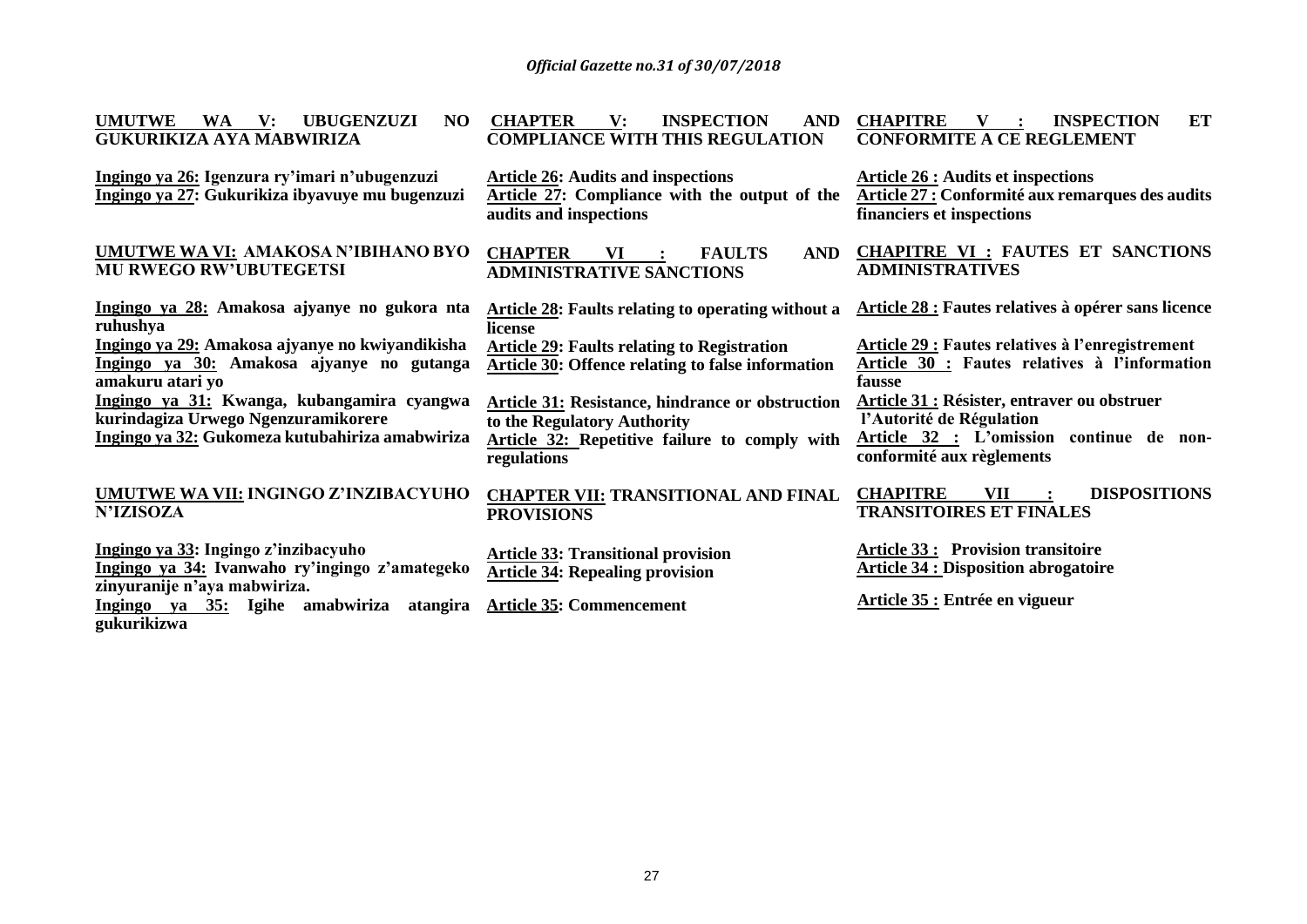| AMABWIRIZA N°002 YO KU WA 26/4/2018<br><b>AGENGA</b><br><b>IMICUNGIRE</b><br>Y'IBISIGAZWA<br><b>BIKOMOKA</b><br>KU<br><b>BIKORESHO</b><br><b>KORANABUHANGA MU RWANDA</b>                                                                            | OF<br><b>REGULATION</b><br>$N^{\circ}002$<br>26/4/2018<br><b>GOVERNING E-WASTE MANAGEMENT IN</b><br><b>RWANDA</b>                                                                              | REGLEMENT N° 002 DU 26/4/2018 PORTANT<br><b>GESTION DES DECHETS ELECTRONIQUES</b><br><b>AU RWANDA</b>                                                                                                                                  |
|-----------------------------------------------------------------------------------------------------------------------------------------------------------------------------------------------------------------------------------------------------|------------------------------------------------------------------------------------------------------------------------------------------------------------------------------------------------|----------------------------------------------------------------------------------------------------------------------------------------------------------------------------------------------------------------------------------------|
| Inama Ngenzuramikorere;                                                                                                                                                                                                                             | <b>The Regulatory Board;</b>                                                                                                                                                                   | Le Conseil de Régulation ;                                                                                                                                                                                                             |
| Ishingiye ku Itegeko Ngenga n <sup>o</sup> 04/2005 ryo ku wa<br>08/04/2005<br>bwo<br>rigena<br>uburyo<br>kurengera,<br>kubungabunga no guteza imbere ibidukikije mu<br>Rwanda, cyane cyane mu ngingo yaryo ya 33;                                   | Pursuant to Organic Law $n^{\circ}$ 04/2005 of 08/04/2005<br>determining the modalities<br>of protection,<br>conservation and promotion of environment in<br>Rwanda, especially in article 33; | Vu la loi Organique nº 04/2005 du 08/04/2005<br>portant modalités de proteger,<br>sauvegarder et<br>l'environnement<br>promouvoir<br>Rwanda,<br>au<br>specialement en son article 33;                                                  |
| Ishingiye ku Itegeko n° 22/2012 ryo ku wa 15/06/2012<br>imenyekanisha<br>itangazwa,<br>níkurikizwa<br>rigena<br>by'inyandiko za Leta;                                                                                                               | Pursuant to Law $n^{\circ}$ 22/2012<br>of 15/06/2012<br>determining the publication,<br>notification and<br>commencement of official acts;                                                     | Vu la loi nº 22/2012 du 15/06/2012 déterminant la<br>publication, la notification et l'entrée en vigueur des<br>actes officiels;                                                                                                       |
| Ishingiye ku Itegeko nº 09//2013 ryo ku wa 01/03/2013<br>rishyiraho Urwego rw'Igihugu rushinzwe kugenzura<br>imikorere y'Inzego zimwe z'Imirimo ifitiye igihugu<br>akamaro (RURA) rikanagena inshingano, Ububasha,<br>Imiterere n'Imikorere byarwo; | Pursuant to Law nº 09/2013 of 01/03/2013<br>establishing Rwanda Utilities Regulatory Authority<br>(RURA) and determining its mission, powers,<br>organization and functioning;                 | Vu la loi nº 09/2013 du 01/03/2013, portant création<br>de l'Autorité Rwandaise de Régulation de Certains<br>Services d'Utilité publique (RURA) et déterminant<br>sa mission, ses pouvoirs, son organisation et son<br>fonctionnement; |
| Ishingiye ku Itegeko n°24/2016 ryo ku wa 18/06/2016<br>ikoranabuhanga<br>itangazabumenyi<br>rigenga<br>mu<br>n'itumanaho, cyane cyane mu ngingo yaryo ya 130<br>$(6^{\circ})$ ;                                                                     | Law $n^{\circ}24/2016$ of $18/06/2016$<br>Pursuant to<br>Information<br>Communication<br>governing<br>and<br>Technologies, especially in article $130(6^{\circ})$ ;                            | Vu la Loi n° 24/2016 du 18/06/2016 régissant les<br>Technologies de l'Information<br>et de<br>la<br>Communication, specialement en son article 130<br>$(6^{\circ})$ ;                                                                  |
| Nyuma yo kubisuzuma no kubyemeza mu nama yayo<br>yo ku wa 23/01/2018;                                                                                                                                                                               | meeting of 23/01/2018;                                                                                                                                                                         | Upon due consideration and deliberation in its Après examen et adoption en sa séance du<br>23/01/2018;                                                                                                                                 |

**ADOPTS:**

**ADOPTE :**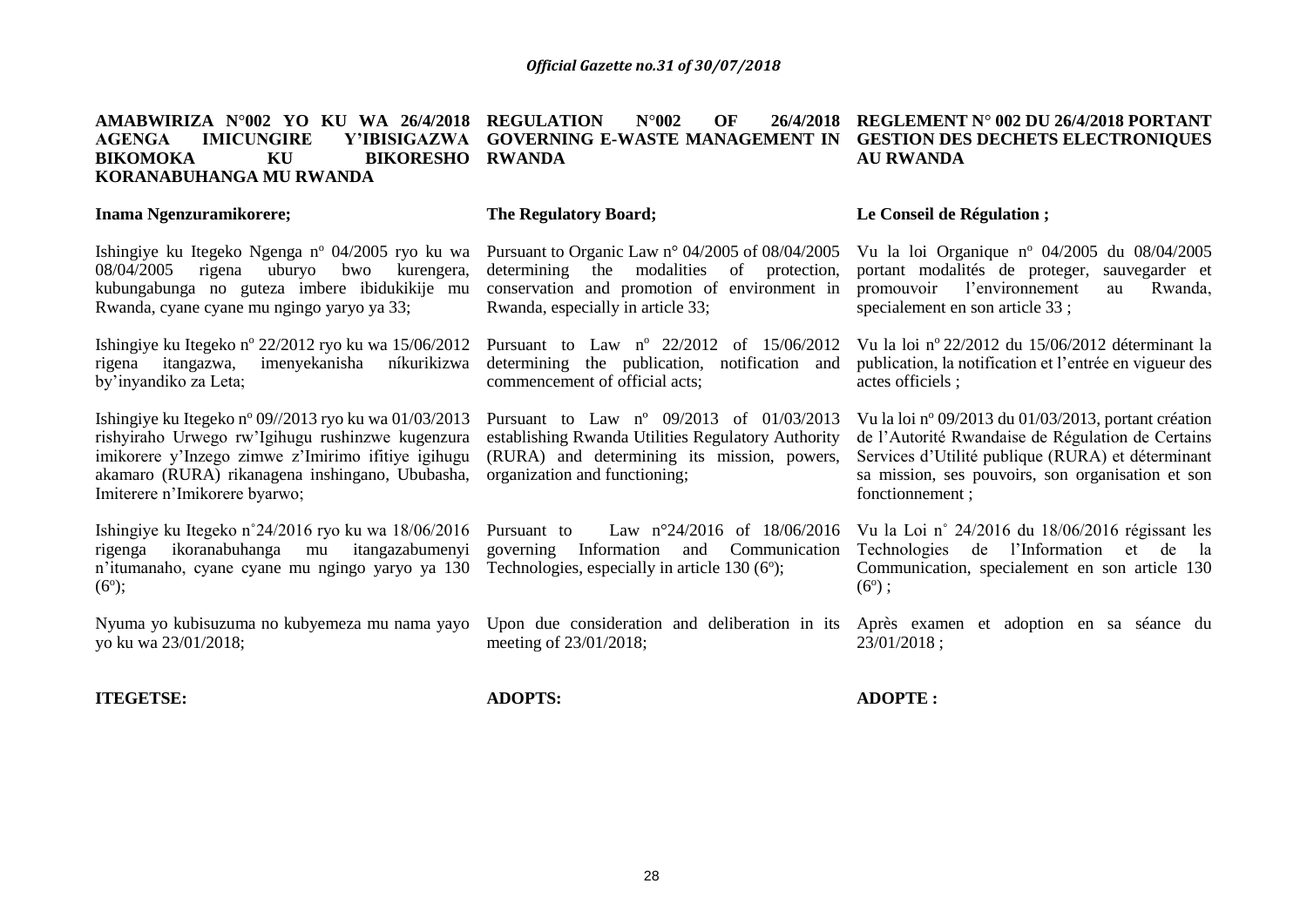# **UMUTWE WA MBERE: INGINGO RUSANGE**

#### **Ingingo ya mbere: Icyo aya mabwiriza agamije**

Aya mabwiriza agamije gushyiraho uburyo bw' imicungire y'ibisigazwa bikomoka ku bikoresho koranabuhanga mu Rwanda.

#### **Ingingo ya 2: Ibisobanuro by'amagambo**

Muri aya mabwiriza, amagambo akurikira asobanurwa ku buryo bukurikira:

- **1. Ikusanyirizo:** Ahantu hashyizweho n'umuntu umwe cyangwa barenze umwe cyangwa sosiyete yanditse cyangwa ikigo cyagenwe hagamijwe gukusanya ibisigazwa by'ibikoresho by'ikoranabuhanga;
- **2. Umuguzi:** Umuntu ukoresha koranabuhanga n'ibikoresha umuriro w'amashanyarazi cyangwa ingufu zikora nka wo;
- **3. Ibikoresho koranabuhanga n'ibikoresha umuriro w'amashanyarazi cyangwa ingufu zikora nka wo:** ibikoresho bikoreshwa n'umuriro w'amashanyarazi cyangwa izindi ngufu zikora nka yo kugira ngo bikore neza bibyara, byohereza cyangwa bipima izo ngufu z'amashanyarazi;

# **CHAPTER ONE: GENERAL PROVISIONS**

#### **Article One: Purpose of this Regulation**

The purpose of this regulation is to establish a legal framework for electrical and electronic waste management in Rwanda.

#### **Article 2: Definition of terms**

defined as follows:

- **1. Collection center:** a center established individually or jointly or a registered company or a designated agency to undertake collection operations of e-waste;
- **2. Consumer:** user of electrical and electronic equipment;
- **3. Electrical and Electronic Equipment (EEE):** Equipment which is dependent on electric currents or electromagnetic fields, in order to work properly for the generation, transfer and measurement of such currents;

#### **CHAPITRE PREMIER : DISPOSITIONS GENERALES**

#### **Article premier : Objet du présent reglèment**

L'objet de ce reglèment est d'établir un cadre juridique pour la gestion des déchets électriques et électroniques au Rwanda.

#### **Article 2 : Définition des termes**

In this Regulation, the following terms shall be Dans ce règlement, les termes suivants ont les significations suivantes :

- **1. Centre de collecte :** Un centre établi par un ou plusieures personnes ou une société enregistrée ou une agence designée pour la collecte des déchets électriques et électroniques ;
- **2. Consommateur :** Usager d'équipement électrique et électronique ;
- **3. Equipement électrique et électronique :** Equipement opérant sous l'influence du courant électrique ou dans un champ électromagnetique, afin de fonctionner correctement durant la production, le transfert et la quantification de ces courants ;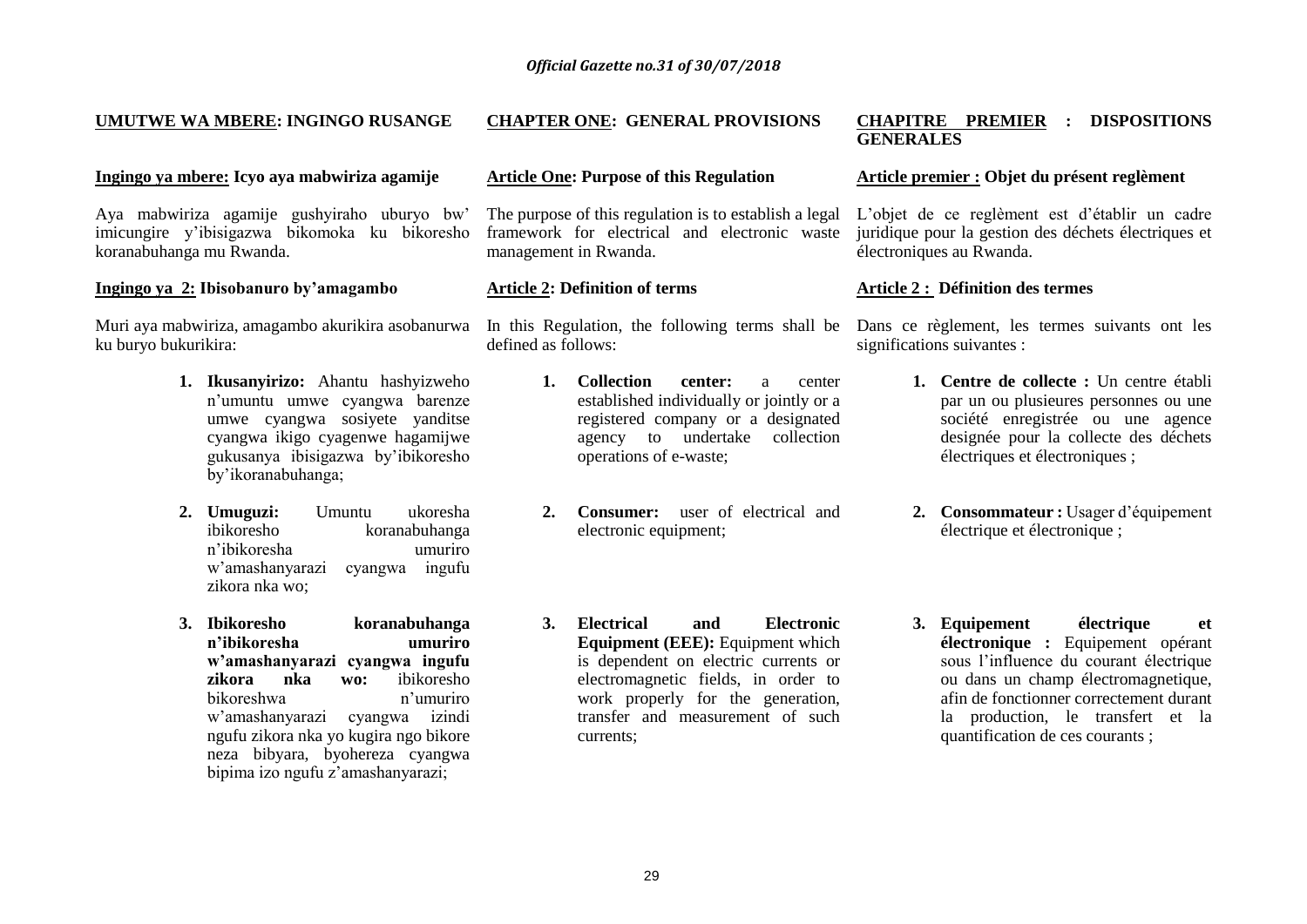- **4. Ububiko bw'ibikoresho koranabuhanga n'ibikoresha umuriro w'amashanyarazi cyangwa ingufu zikora nka wo:** agashami gacungwa n'Urwego hagamijwe kwandika neza ibikoresho bikoreshwa n'umuriro w'amashanyarazi cyangwa izindi ngufu zikora nka wo, abakora ibyo bikoresho n'abavugurura ibishaje;
- **5. Ibisigazwa by'ibikoresho by'ikoranabuhanga n'ibikoresha umuriro w'amashanyarazi cyangwa ingufu zikora nka wo:** ibisigazwa bikubiyemo ibikoresho bikoreshwa n'umuriro w'amashanyarazi n'izindi ngufu zikora nkawo, bitagikoreshwa byatawe, bifatwa nk'ibishingiye ku muriro w'amashanyarazi cyangwa ingufu zikora nka wo, kugira ngo bibashe kubyazwa, kohereza cyangwa gupima izo ngufu;

Urutonde rw'ibyo bikoresho rugaragara ku mugereka.

- **6. Isoko:** Uburyo bugamije koroshya ubucuruzi bw'ibikoresho bikoreshwa n'umuriro w'amashanyarazi n'izindi ngufu zikora nkawo;
- **7. Uruhushya:** Inyandiko yemewe n'amategeko itangwa n'Urwego ngenzuramikorere, yemerera uyihawe gukora imirimo ijyanye no gucunga imyanda ikomoka ku bikoresho
- **4. Electrical and Electronic equipment registry:** a unit housed by the Authority for the purpose of effecting registration of all electrical and Electronic Equipment producers and recyclers;
- **5. E-waste**: encompasses all discarded and disposed Electrical and Electronic Equipment (EEE),which is defined as equipment dependent on electric currents or electromagnetic fields, in order to work properly for the generation, transfer and measurement of such currents and fields;
- **4. Registre des équipements électriques et électroniques :** une unité logée par l'Autorité pour des fins d'enregistrement de tous les producteurs et recycleurs d'équipements électriques et électroniques ;
- **5. E-waste :** Les déchets électroniques englobent tous les équipements électriques et électroniques mis au rebut et éliminés (EEE), qui sont définis comme des équipements dépendant des courants électriques ou des champs électromagnétiques, afin de fonctionner correctement pour la production, le transfert et la mesuration de tels courants et champs ;

to this regulation is attached as annex.

- **6. Market:** an environment that facilitates trading in Electrical and electronic equipment;
- **7. License***:* a legal document issued by the Regulatory Authority, which authorizes the licensee to carry out the activity of E-waste management;

A list of electrical and electronic equipments subject La liste des équipements électriques et électroniques assujettis au présent règlement figure en annexe.

- **6. Le marché :** un environnement qui facilite le commerce des équipements électriques et électroniques ;
- **7. Licence :** Un document officiel octroyé par le Conseil de Régulation, qui autorise son titulaire à mener des activités de gestion des déchets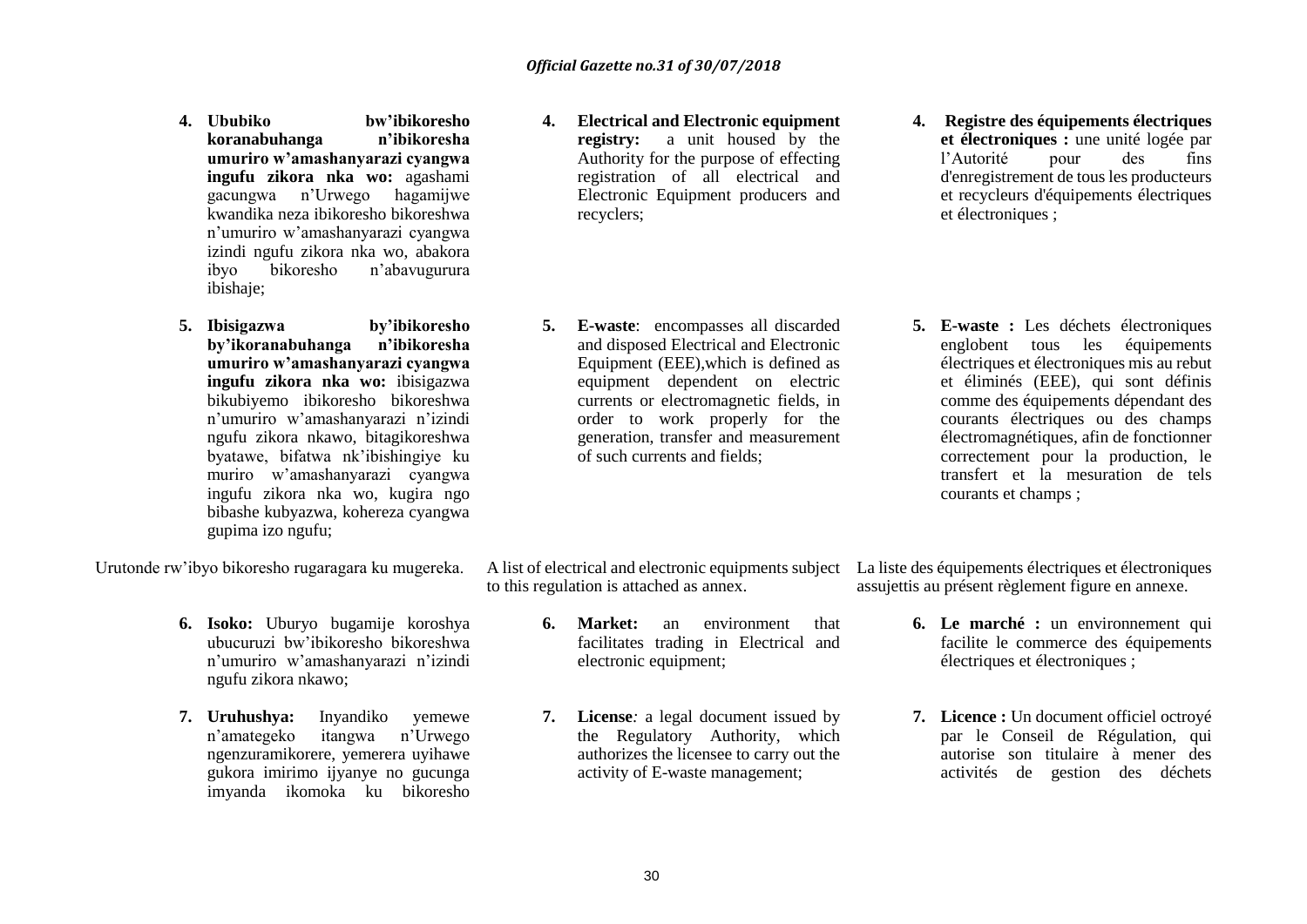koranabuhanga n'ibikoresha umuriro w'amashanyarazi cyangwa ingufu zikora nka wo;

- 8. **Ukora:** Ikigo cy'imbere mu gihugu cyangwa hanze yacyo gikora cyangwa hanze yacyo ibikoresho koranabuhanga n'ibikoresha umuriro w'amashanyarazi cyangwa ingufu zikora nka wo;
- **9. Ukora imirimo itanga imyanda:**  Umuntu uwo ari we wese cyangwa ikigo kizana cyangwa gituma hazanwa ibikoresho koranabuhanga n'ibikoresha umuriro w'amashanyarazi cyangwa ingufu zikora nka wo bishya n'ibyakoreshejwe mu buryo bw' igurisha, imfashanyo, indagano cyangwa ubundi buryo ubwo aribwo bwose bwakoreshwa. Ashobora kuba kandi ari ukora, utumiza n'uterateranya ibyo bikoresho;
- **10. Ivugurura:** Igikorwa icyo ari cyo cyose gituma ibisigazwa bikorwamo ibintu, ibikoresho cyangwa ibinyabutabire, hagamijwe kubibyaza ibishyashya cyangwa bitewe n'izindi mpamvu izo arizo zose;
- **11. Isana:** Igikorwa icyo ari cyo cyose cyo gusana, gusambura kongera kugira neza ibisigazwa bikomoka ku bikoresho koranabuhanga

**8. Manufacturer***:* a local or international entity involved in the making or production of electrical and electronic equipment;

**9. Producer:** any person or entity who introduces or causes to be introduced new and used electrical and electronic equipment into the market by sale, donation, gifts, inheritance or by any such related methods and can either be a manufacturer, importer, distributor or assembler;

- **10. Recycling:** any operation by which waste materials are reprocessed into products, materials or substances whether for the original or other purposes;
- **11. Refurbishing:** the action of repairing, dismantling, improvement of e-waste for the purposes of

d'équipements électriques et électroniques ;

- **8. Fabriquant :** Une entité locale ou internationale impliquée dans la fabrication d'équipement électrique ou électronique ;
- **9. Producteur :** toute personne ou entité qui introduit ou provoque l'introduction des équipements électriques et électroniques nouveaux et usés sur le marché par vente, donation, cadeaux, héritage ou par des méthodes connexes et peut être soit un fabricant, un importateur, un distributeur ou assembleur ;

- **10. Recyclage :** toute action par laquelle les déschets sont transformés en produits, matériels ou substances aux fins soit originales ou autres ;
- **11. Réparation :** Action de réparer, démonter, améliorer les déchets électriques ou électroniques pour prolonger l'usage du produit ;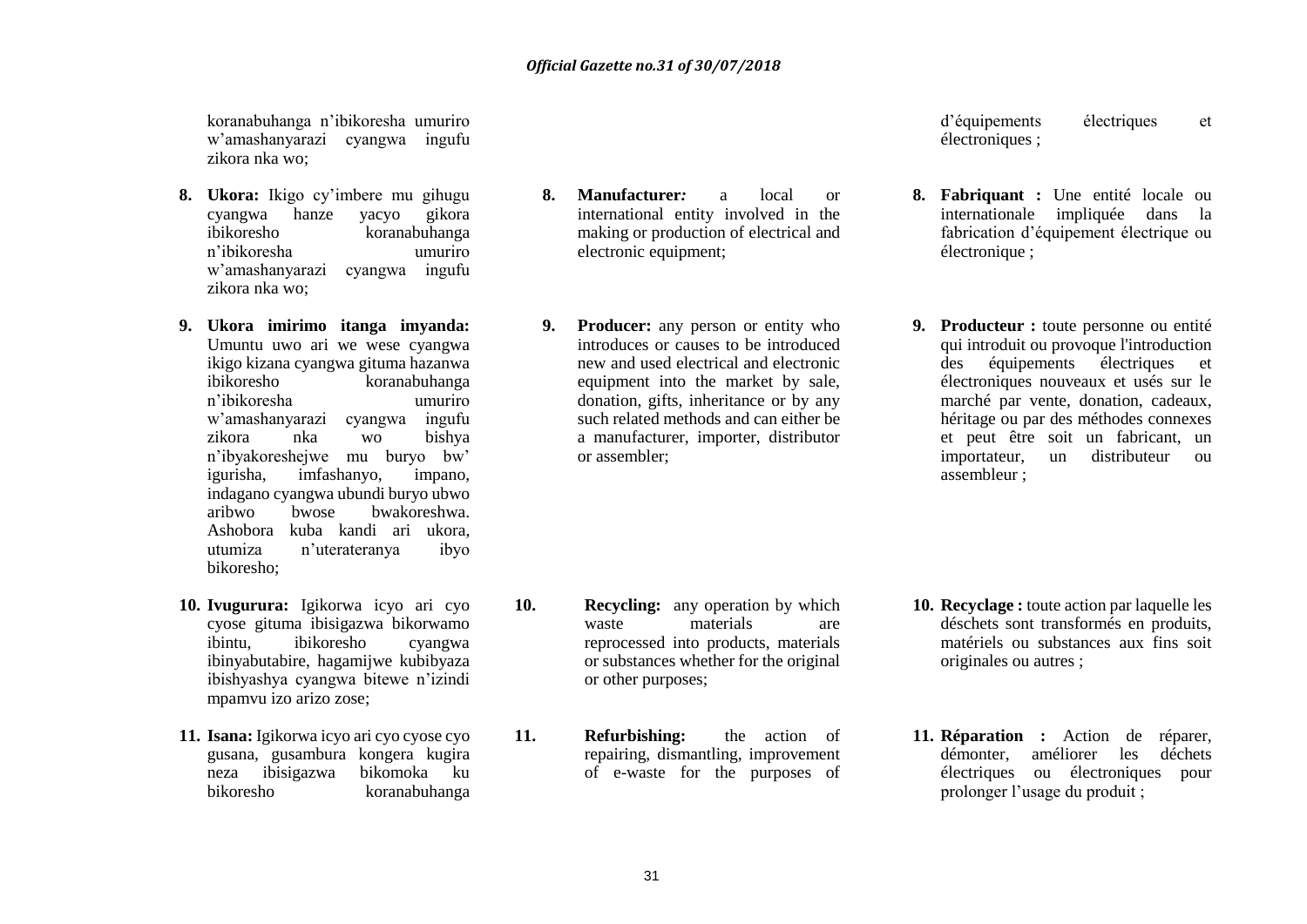n'ibikoresha umuriro w'amashanyarazi cyangwa ingufu zikora nka wo, mu rwego rwo kugirango ivemo igikoresho gikomeza gukoreshwa;

- **12. Urwego Ngenzuramikorere:** Urwego rw'Igihugu rushinzwe kugenzura imikorere y'inzego zimwe z' imirimo ifitiye Igihugu akamaro;
- **13. Inama ngenzuramikorere:** Urwego rukuru mu gucunga no gufata ibyemezo by'Urwego rw'Igihugu rushinzwe kugenzura imikorere y' inzego zimwe z' imirimo ifitiye Igihugu akamaro;
- **14. Kugarura:** Igikorwa cyo gusubiza cyangwa gusubirana ibicuruzwa bivuye kw'isoko bijya ku mucuruzi cyangwa umuhagaraririye;
- **15. Umwikorezi**: Umuntu cyangwa ikigo cyifuza gutunda cyangwa kwimura ibisigazwa bikomoka ku ibisigazwa bikomoka ku bikoresho koranabuhanga n'ibikoresha umuriro w'amashanyarazi cyangwa ingufu zikora nka wo babikura hamwe bijyanwa ahandi;
- **16. Ahatunganyirizwa:** ahantu cyangwa inyubako yahawe uruhushya rwo gutunganya ibisigazwa bikomoka ku bikoresho koranabuhanga n'ibikoresha umuriro

extending the working life of the product;

- **12. Regulatory Authority:** Rwanda Utilities Regulatory Authority;
- **13. Regulatory Board:** the supreme Organ of management and decisionmaking of the Rwanda Utilities Regulatory Authority;
- **14. Take-back:** the process of returning or repossessing used products from the market to the producer or their representative;
- **15. Transporter:** a person or entity that is willing to carry or conveying ewaste from one point to another;

**16. Treatment facility:** a licensed plant, premise or any establishment for processing e-waste;

- **12. Autorité de Régulation :** Autorité Rwandaise de Régulation de Certains Services d'Utilité Publique ;
- **13. Le Conseil de Régulation** : L'organe suprême de gestion et de prise de décisions de l'Autorité Rwandaise de Régulation de Certains Services d'Utilité Publique ;
- **14. Retourner :** le processus de retourner ou reposséder des produits usés sur marché vers le producteur ou son représantant ;
- **15. Transporteur :** Personne ou entité qui souhaite transporter ou déplacer les déchets électriques ou électroniques d'un point à un autre ;

**16. Lieu de traitement :** un centre ou un établissement autorisé pour faire des traitements des déchets électroniques ;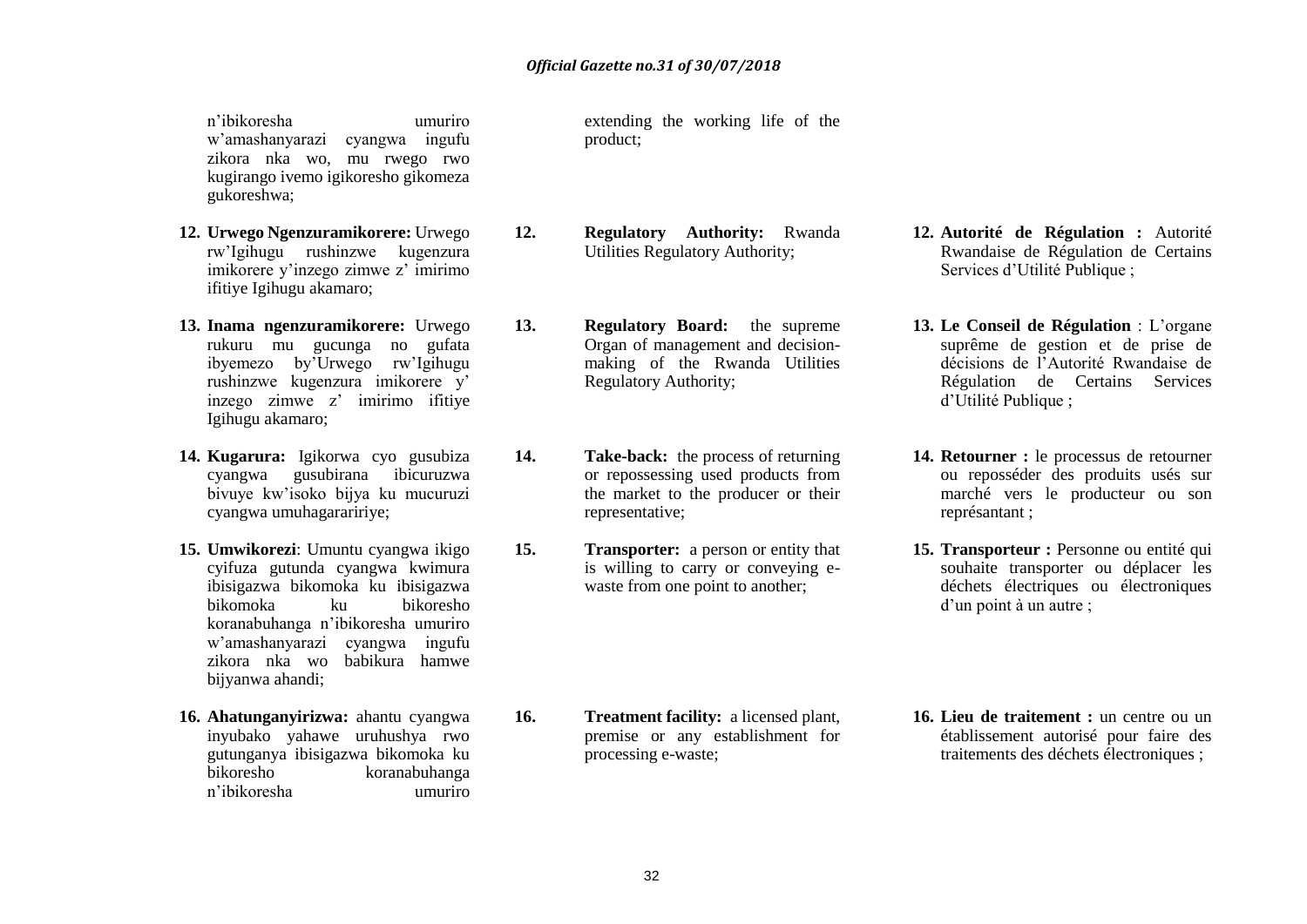w'amashanyarazi cyangwa ingufu zikora nka wo;

**17. Gutunganya:** Igikorwa cyo gutunganya ibisigazwa bikomoka ku koranabuhanga n'ibikoresha umuriro w'amashanyarazi, cyangwa ingufu zikora nka wo, mu buryo buberanye n'urusobe rw'ibinyabuzima, kugirango hubahirizwe amahame ajyanye no kurengera ibidukikije.

#### **Ingingo ya 3: Ibirebwa n' aya mabwiriza**

Aya mabwiriza areba buri muntu ukora, udandaza, utumiza, ukusanya, usana, uvugurura, umuguzi n'umuguzi w'ibikoresho byinshi ukora imirimo yo gukora, guteranya, kugurisha, kugura no gutunganya ibikoresho by'ikoranabuhanga n'ibikoreshwa n' umuriro w'amashanyarazi n'izindi ngufu zikora nka wo cyangwa ibisigazwa bikomoka kuri ibyo bikoresho mu Rwanda.

#### **Ingingo ya 4: Intego y'aya mabwiriza**

Aya mabwiriza agamije kurinda ibidukikije n'ubuzima bwa muntu mu kurinda no kugabanya ingaruka mbi zaturuka mu gukora no gucunga ibisigazwa bikomoka ku bikoresho koranabuhanga n'ibikoresho bikoresha umuriro w'amashanyarazi n'izindi ngufu zikora nka wo, no guteza imbere uburyo bunoze bwo kongera kubikoresha no kubivugurura, mu butabangamira ibidukikije.

**17. Treatment:** processing e-waste through modern and eco-friendly technologies to ensure compliance with environmental protection rules.

#### **Article 3: Scope of application**

This regulation shall apply to every producer, retailer, importer, collector, transporter, dismantler, recycler, refurbisher, consumer or bulk consumer involved in the manufacture, assembly, sale, and purchase and processing of electronic and electrical equipment or E-waste in Rwanda.

#### **Article 4: Objective of this regulation**

This regulation is established for protecting the environment and human health by preventing or reducing the adverse impacts of the generation and management of waste from electrical and electronic equipment, and by promoting resource efficiency through reuse, recycling and other forms of recovery buryo of E-waste in environmental friendly manner.

**17. Traitement :** Opération de traiter les déschets électroniques grâce aux technologies nouvelles et favorables à l'environement, afin de se conformer aux règles de la protection environementale.

# **Article 3 : Champ d'application**

Ce règlement s'applique à tout producteur, détaillant, importateur, demonteur, collecteur, transportateur, recycleur, réparateur, consomateur ou consomateur en gros impliqué dans la fabrication, assemblage, vente, achat et traitement des équipements électroniques et électriques ou de déchets électroniques au Rwanda.

#### **Article 4 : Objetif du présent règlement**

Ce règlement est mis en place pour la protection de l'environnement et de la santé de l'être humain afin d'éviter ou de réduire les impactes néfastes résultant de la production et de la gestion des déchets électriques et électroniques, et promouvoir l'efficacité des ressources grâce à la réutilisation, au recyclage et aux autres formes de récupération des déchets électroniques, tout en respectant les normes écologiques.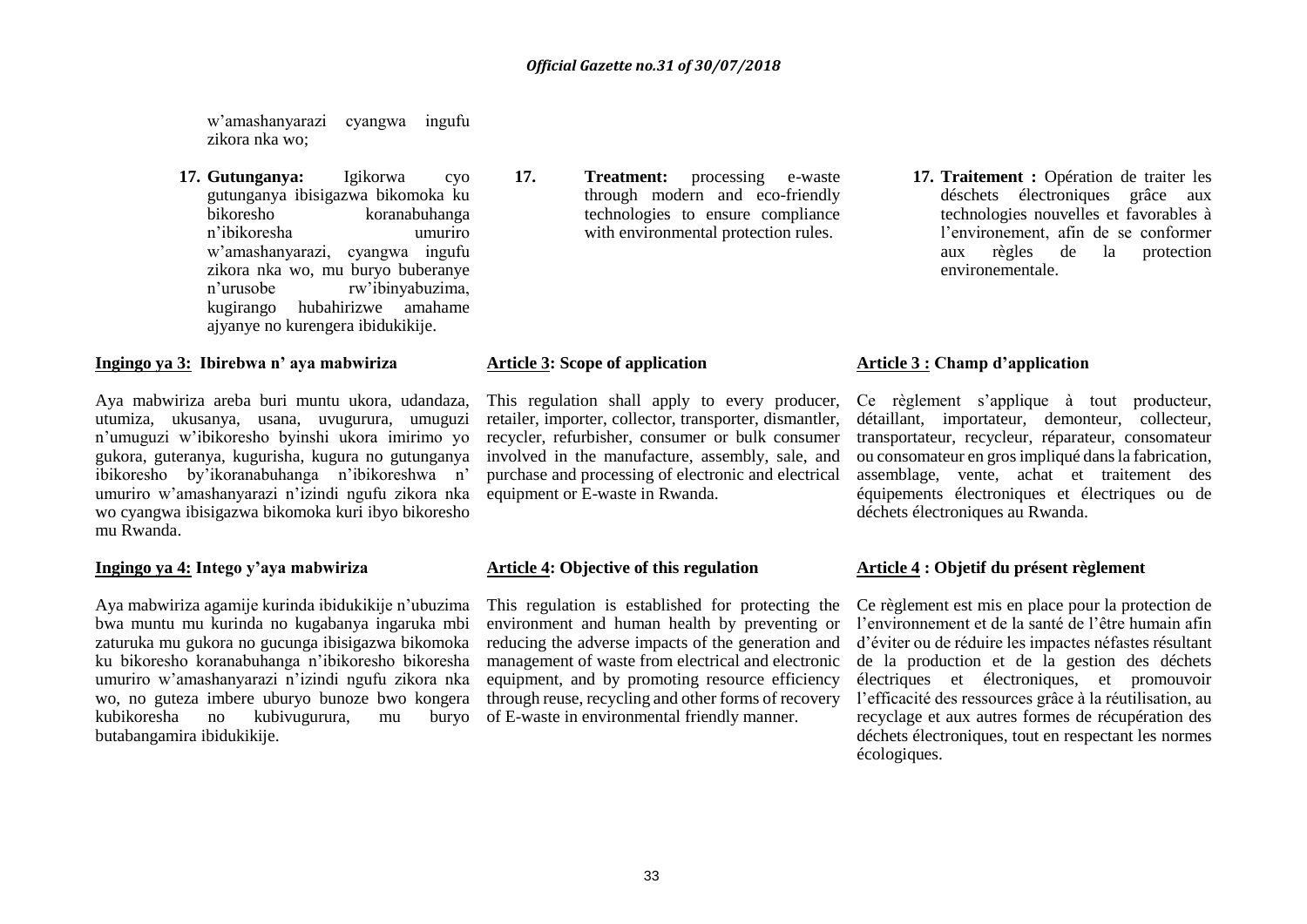# **UMUTWE WA II: IMITANGIRE Y' IMPUSHYA CHAPTER II: LICENSING REGIME**

#### **Ingingo ya 5: Gusaba uruhushya**

Umuntu ukora imirimo yo gukusanya, gutunda, kudandaza, gutumiza, gusambura gusana no kuvugurura ibisigazwa bikomoka ku bikoresho by'ikoranabuhanga n'ibikoresha umuriro w'amashanyarazi cyangwa ingufu zikora nka wo agomba kuba afite uruhushya rwabugenewe rutangwa n'Urwego Ngenzuramikorere, nk'uko biteganywa n'aya mabwiriza.

**Ingingo ya 6: Ibyiciro by'impushya zijyanye no gucunga ibisigazwa bikomoka ku bikoresho koranabuhanga n'ibikoresha umuriro w'amashanyarazi cyangwa ingufu zikora nka wo**

Urwego ngenzuramikorere rutanga ibyiciro bitatu (3) The Regulatory Authority shall grant three (3) types L'Autorité de Régulation octroie trois (3) types de by'impushya:

- a. Uruhushya rwo gukusanya no gutunda;
- b. Uruhushya rwo gutanga serivisi zo gusambura no gusana;<br>c. Uruhushya rwo
- gutanga serivisi zo kuvugurura.

### **Ingingo ya 7: Ibisabwa bya rusange mu gusaba uruhushya**

Isosiyeti y'ubucuruzi cyangwa Koperative ikora cyangwa ishaka gukora imirimo yo gukusanya, gutunda, gusambura, gusana no kuvugurura**,** igomba kubanza kugaragaza ibi bikurikira:

### **Article 5: Application for license**

Any person carrying out activities related to e-<br>waste collection, transportation, retailing, waste collection, transportation, retailing, importation, dismantling, recycling, refurbishing shall hold an appropriate licence issued by the Regulatory Authority, under this regulation.

**Article 6: Types of e-waste management licenses Article 6 : Types de licences de gestion des** 

of licenses:

- a. Collection and transportation license;
- b. Dismantling and Refurbishment service license;
- c. Recycling service license.

#### **Article 7: General requirements for license application**

Any company or a cooperative seeking to carry out activities of collection, transportation, dismantling, refurbishment and recycling services shall submit the following:

#### **CHAPITRE II : REGIME D'OCTROI DE LICENCE**

#### **Article 5 : Demande de licence**

Toute personne menant des activités de collecte, de transport, de détailler, d'importation, de démantèlement, de recyclage, de rénovation de déchets électroniques, doit détenir une licence appropriée délivrée par l'Autorité de Régulation, en vertu du présent règlement.

# **déchets électroniques**

licences :

- a. Licence de collecte et de transport ;
- b. Licence de services de demontage et de reparation ;
- c. Licence de services de recyclage.

#### **Article 7 : Conditions générales de demande de licence**

Toute société commerciale ou cooperative qui veut mener des activités de collecte, transport, désassemblage, réparation et recyclage, doit présenter :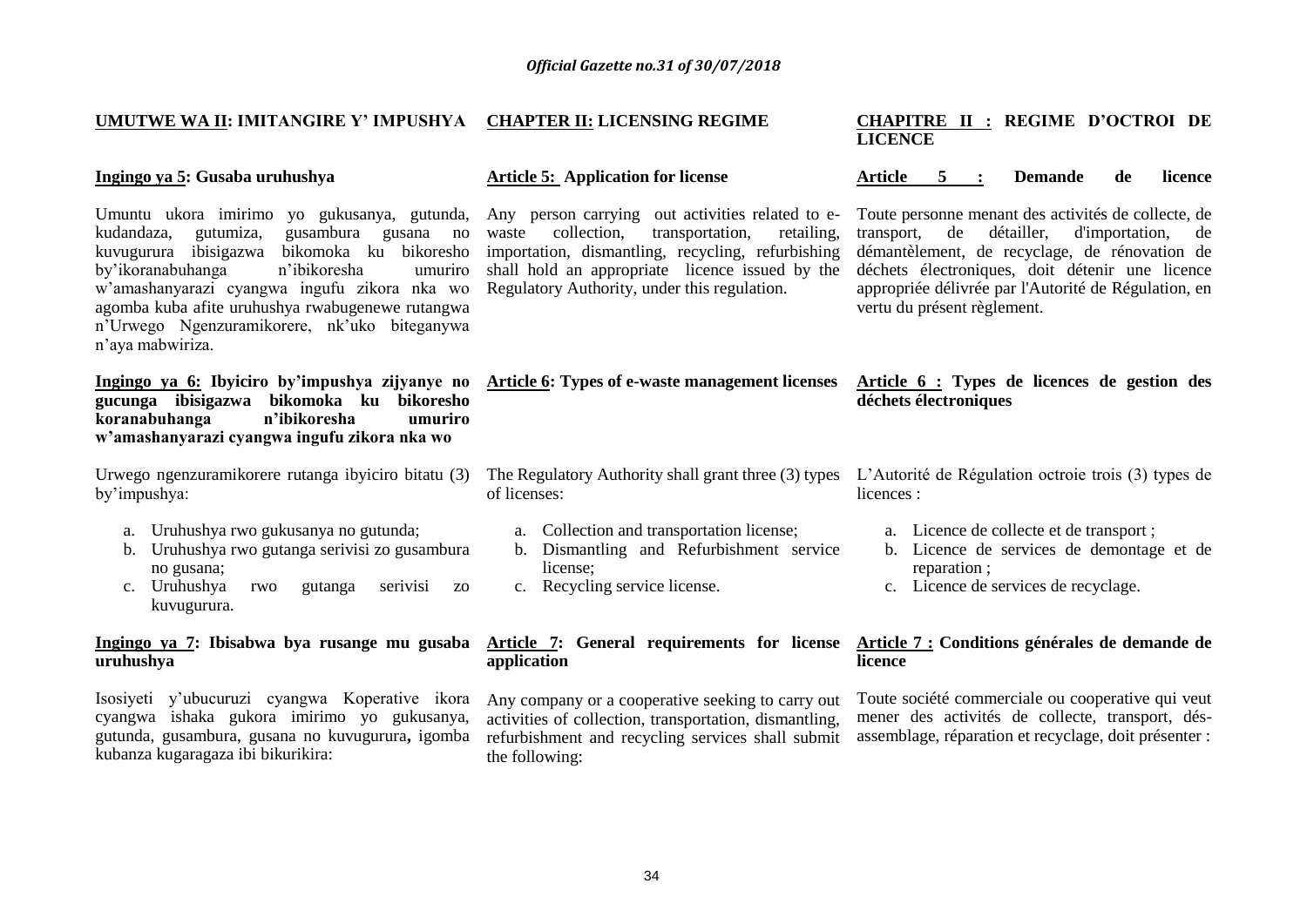- a. Ibaruwa isaba yandikiwe Umuyobozi Mukuru;
- b. Urupapuro rw'ubusabe rwuzuzwa n'usaba;
- c. Icyemezo cy' uko sosiyete yanditse mu gitabo cy'ubucuruzi cyangwa ubuzimagatozi kuri koperative;
- d. Inyemezabwishyu y'amafaranga y'isaba n'amafaranga by'uruhushya;
- e. Kwerekana ahantu hakwiye ho kubika, guteranyiriza, gusana no kuvugurura;
- f. Icyicaro gikuru cya sosiyete cyangwa koperative.

**Ingingo ya 8**: **Ibisabwa mu rwego rwa tekiniki kugira ngo hatangwe uruhushya rwo gukusanya no gutwara ibisigazwa bikomoka ku bikoresho koranabuhanga n'ibikoresha umuriro w'amashanyarazi cyangwa ingufu zikora nka wo**

Ibisigazwa bikomoka ku bikoresho koranabuhanga n'ibikoresha umuriro w'amashanyarazi cyangwa ingufu zikora nka wo agomba:

- 1. Kugira ibikoresho byabugenewe byo gukusanya no gutwara ibyo bisigazwa, nk'uko biteganywa n'amabwiriza y'ubuziranenge ajyanye niyo mirimo;
- 2. Gutandukanya ibisigazwa aho bituruka n'ubundi bwoko bw'imyanda y'ibishingwe no kubitunganya bitandukanyije hakurikijwe amabwiriza y'ubuziranenge;
- a. Application letter addressed to Director General;
- b. Application form filled by the applicant;
- c. A copy of domestic registration Certificate or a legal personality for a cooperative;
- d. Bank slip of payment of application and license fees;
- e. An appropriate storage, dismantling, refurbishment, recycling facility;
- f. Head office of company or cooperative.

**collection and transportation**

- a. Une lettre de demande addressée au Directeur Général ;
- b. Un formulaire rempli par le demandeur;
- c. Une copie de registre de commerce ou une personnalité juridique pour une cooperative ;
- d. Borderau de versement des frais de demande et de licence ;
- e. Avoir un lieu aproprié de stockage, de des-assemblage, de reparation ou recyclage ;
- f. Avoir un siège administratif.

# **Article 8: Technical requirements of e-waste Article 8 : Conditions techniques de collecte et de transport de déchets électroniques**

transportation license shall:

- transportation as specified in E-waste standard;
- 2. Ensure segregation at source of e-waste 2. Assurer une ségrégation à la source les déchets with other types of solid waste and handled électroniques avec d'autres types de déchets solides them separately in accordance with et les traiter séparément conformément à la norme ; standard;
- Usaba uruhushya rwo gukusanya no gutwara The applicant for e-waste collection and Le demandeur dúne licence de collecte et de transport de déchets électroniques doit :
	- 1. Have adequate equipment for collection and 1. Avoir un équipement approprié de collecte et de transport, comme spécifié dans la norme Ewaste ;
		-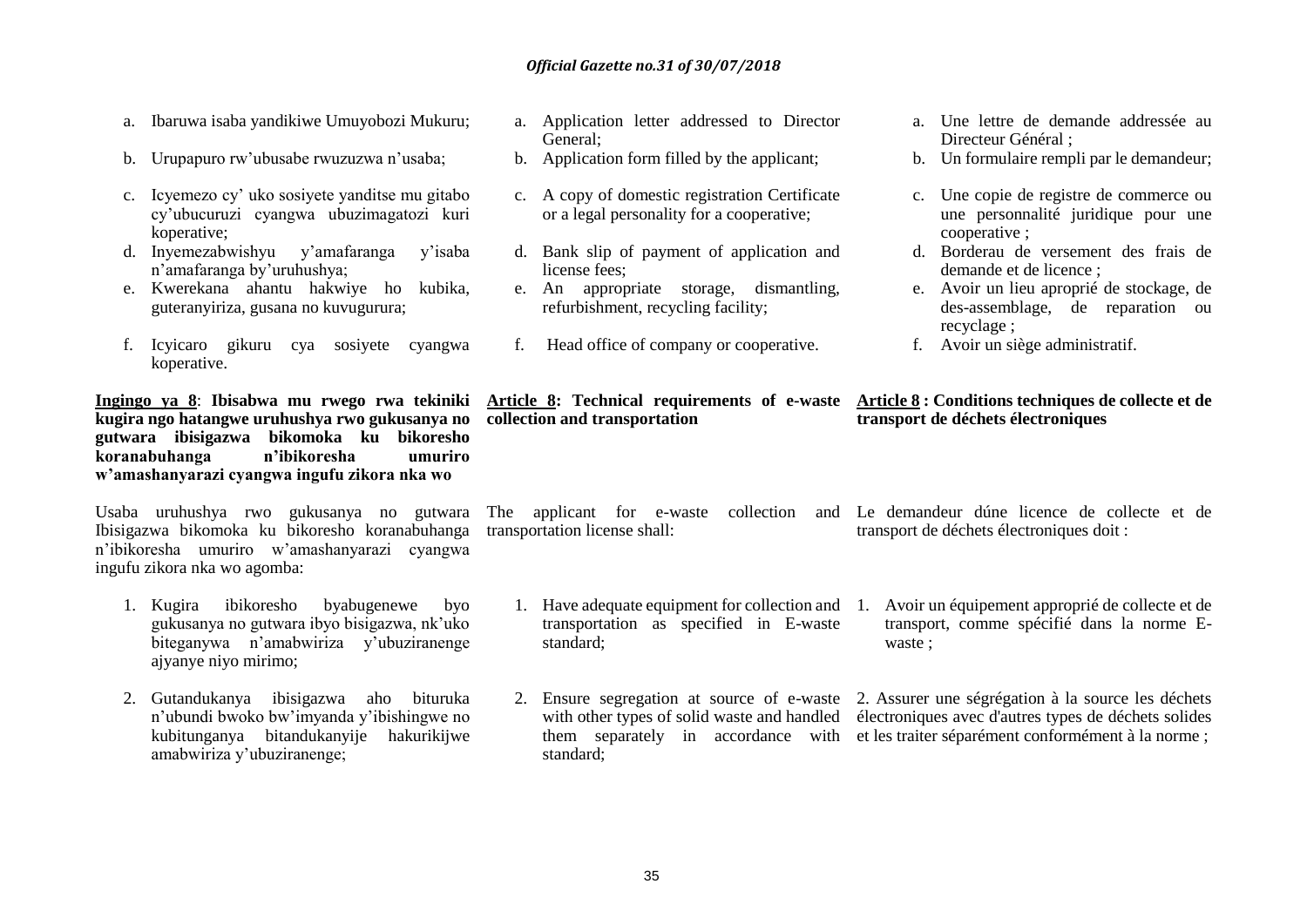- 3. Kontineri zitwaye ibisigazwa ntizigomba kuzura ngo birenge umusozo, kandi bigomba gufundikirwa neza, no ikimenyetso kiziranga;
- 4. Kontineri zirimo ibisigazwa zigomba guhita zisimbuzwa igihe zishaje;
- 5. Kugira ikusanyirizo ryabugenewe rihagije agace ryagenewe kandi rifite ubunini bwo gushyirwamo ibisigazwa byose byakusanyijwe;
- 6. Kugaragaza icyemezo ko nta ngaruka ku bidukikije (EIA), igihe usaba ashaka kuzubaka ububiko.

**Ingingo ya 9: Ibisabwa mu rwego rwa tekenike mu gusaba uruhushya rwo gusambura no gusana ibisigazwa bikomoka ku bikoresho koranabuhanga n'ibikoresha umuriro w'amashanyarazi cyangwa ingufu zikora nka wo**

Umuntu wese ushaka gusambura no gusana ibisigazwa bikomoka ku bikoresho koranabuhanga n'ibikoresha umuriro w'amashanyarazi cyangwa ingufu zikora nka wo agomba:

- 1. Gukora isuzuma ko nta ngaruka ku bidukikije mbere yo gutangira imirimo;
- 2. Gukora ubugenzuzi ku bidukikije ku nyubako zisanzwe zikora;
- 3. Kugira inyubako ziteye ku buryo zubahirije amabwiriza y' ubuziranenge mu bijyanye no kurekura umwuka, amazi, n'urusaku rutewe n'ijugunywa ry'ibisigazwa bikomoka ku
- 3. E-waste containers shall not be overfilled 3. Les conteneurs à déchets électroniques ne doivent and shall be appropriately covered and labeled;
- 4. The containers shall be immediately replaced once they are worn out;
- 5. Have a Collection Point adequate to serve the geographical area and the volume of separated e-waste tonnage captured;
- 6. Provide a copy of a EIA certificate, if the applicant intends to construct a storage facility.

**dismantling and refurbishing**

waste shall:

- 1. Have an Environment Impact Assessment (EIA) undertaken before establishing ewaste facility;
- 2. An environmental Audit (EA) for existing facilities;
- 3. Have the state of the art facility complying with all the environmental standards in terms of emissions, effluents, noise e-waste treatment and disposal.

pas être surchargés et doivent être correctement couverts et étiquetés ;

4. Les conteneurs doivent être immédiatement remplacés une fois qu'ils sont usés ;

5. Avoir un point de collecte adéquat pour desservir la zone géographique et le volume du tonnage de déchets électroniques collectés et séparés ;

6. Fournir une évaluation de l'impact sur l'environnement (EIE), si le demandeur a l'intention de construire une installation de stockage.

**Article 9: Technical requirements of e-waste Article 9**: **Conditions techniques pour le démantèlement et de la réparation des déchets électroniques**

Any person who wishes to dismantle or refurbish e-Toute personne souhaitant démanteler ou restaurer les déchets électroniques doit :

- 1. Faire une évaluation de l'impact sur l'environnement avant d'établir une installation de déchets électroniques ;
- 2. Un audit environnemental pour les installations existantes ;
- 3. Avoir une installation en état de se conformer aux normes environnementales en termes d'émissions, d'effluents, du bruit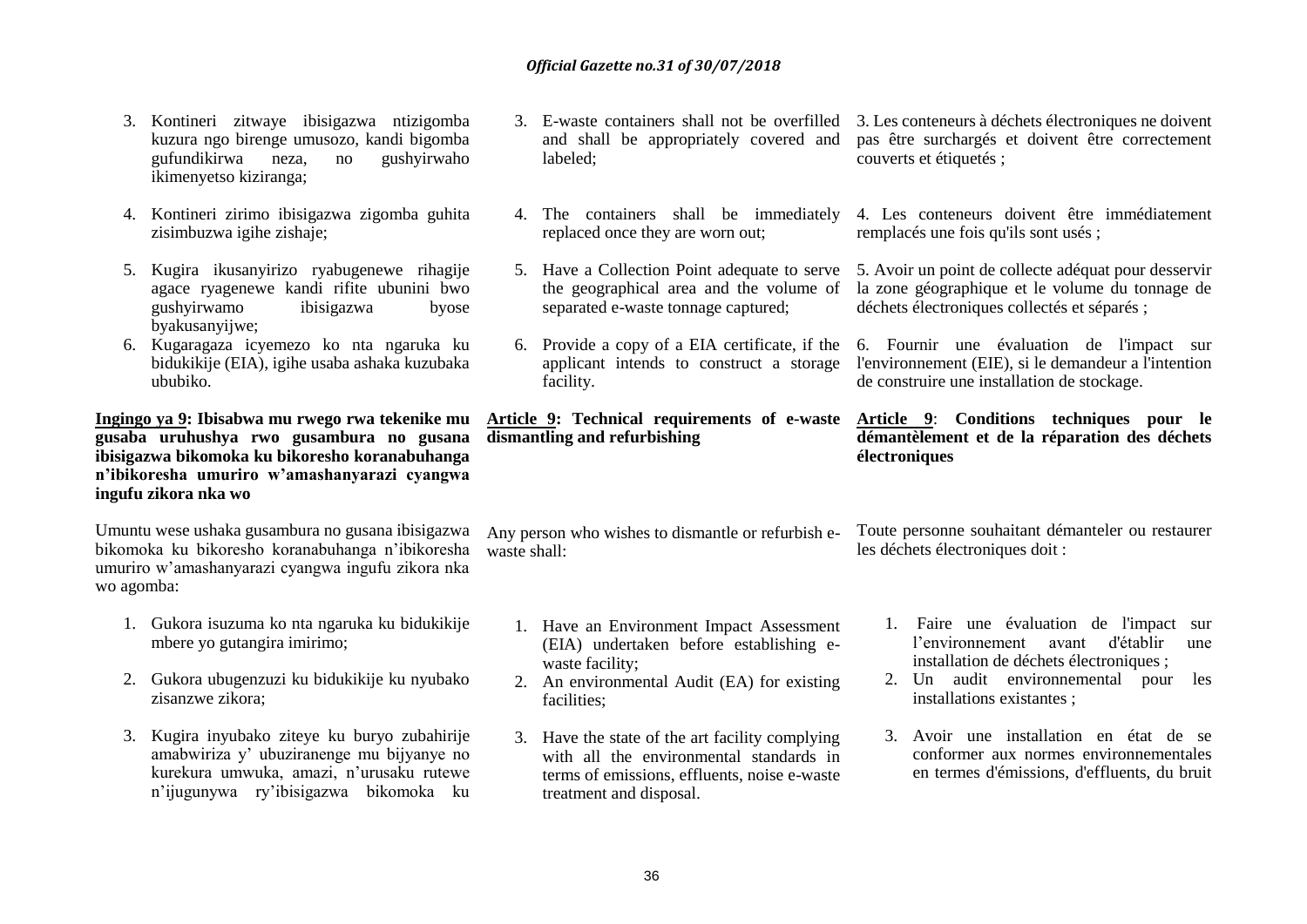bikoresho koranabuhanga n'ibikoresha umuriro w'amashanyarazi cyangwa ingufu zikora nka wo.

### **Ingingo ya 10: Ibisabwa mu rwego rwa tekenike mu Article 10: Technical requirements for e-waste Article 10 : Conditions techniques pour le gusaba urushya rwo kuvugurura**

Umuntu wese ushaka kuvugurura ibisigazwa bikomoka ku bikoresho koranabuhanga n'ibikoresha umuriro w'amashanyarazi cyangwa ingufu zikora nka wo agomba:

- 1. Gukora isuzuma ko nta ngaruka ku bidukikije mbere yo gutangira imirimo;
- 2. Gukora ubugenzuzi ku bidukikije ku nyubako zisanzwe zikora;
- 3. Kugira inyubako ziteye ku buryo bwubahirije amabwiriza y' ubuziranenge mu bijyanye no kurekura umwuka, amazi n'urusaku rutewe n'ijugunywa ry'ibisigazwa bikomoka ku bikoresho koranabuhanga n'ibikoresha umuriro w'amashanyarazi cyangwa ingufu zikora nka wo.

Iyo usaba icyemezo yujuje ibisabwa byose, ahabwa igisubizo mu minsi itarenze makumyabiri (20) y'akazi, ibarwa uhereye umunsi ubusabe bwagerejwe mu Rwego Ngenzuramikorere.

# **Ingingo ya 11: Igihe uruhushya rumara**

Uruhushya rwo gutanga serivisi zo gucunga ibisigazwa bikomoka ku bikoresho koranabuhanga n'ibikoresha umuriro w'amashanyarazi cyangwa ingufu zikora nka

# **recycling**

- Any person who wishes to recycle e-waste shall:
	- 1. Have an Environment Impact Assessment (EIA) undertaken before establishing ewaste facility;
	- 2. An Environmental Audit (EA) for existing facilities;
	- 3. Have the state of the art facility complying with all the environmental standards in terms of emissions, effluents, noise e-waste treatment and disposal.

de traitement et d'élimination des déchets electroniques.

# **recyclage des déchets electroniques**

Toute personne souhaitant recycler les déchets électroniques doit :

- 1. Faire une évaluation de l'impact sur l'environnement avant d'établir une installation de déchets électroniques ;
- 2. Un audit environnemental pour les installations existantes ;
- 3. Avoir une installation en état de conformité avec les normes environnementales en termes d'émissions, d'effluents, du bruit de traitement et d'élimination des déchets électroniques.

period not exceeding twenty (20) working days, from the date on which the application was submitted to the Regulatory Authority.

#### **Article 11: Validity of license**

A license for the provision of E-waste management services shall be granted for a period of five (5) years renewable.

In case the applicant fulfils all the requirements for Lorsque le dossier de demande remplit toutes les license application, he/she shall get a response in a conditions d'une licence, il y aura une suite dans un délai ne dépassant pas vingt (20) jours ouvrables, à compter de la date de depôt de la demande à l'Autorité de Régulation.

# **Article 11 : Validité de licence**

La licence pour la prestation des services de gestion de déchets éléctroniques est octroyée pour une période de cinq (5) ans renouvelables.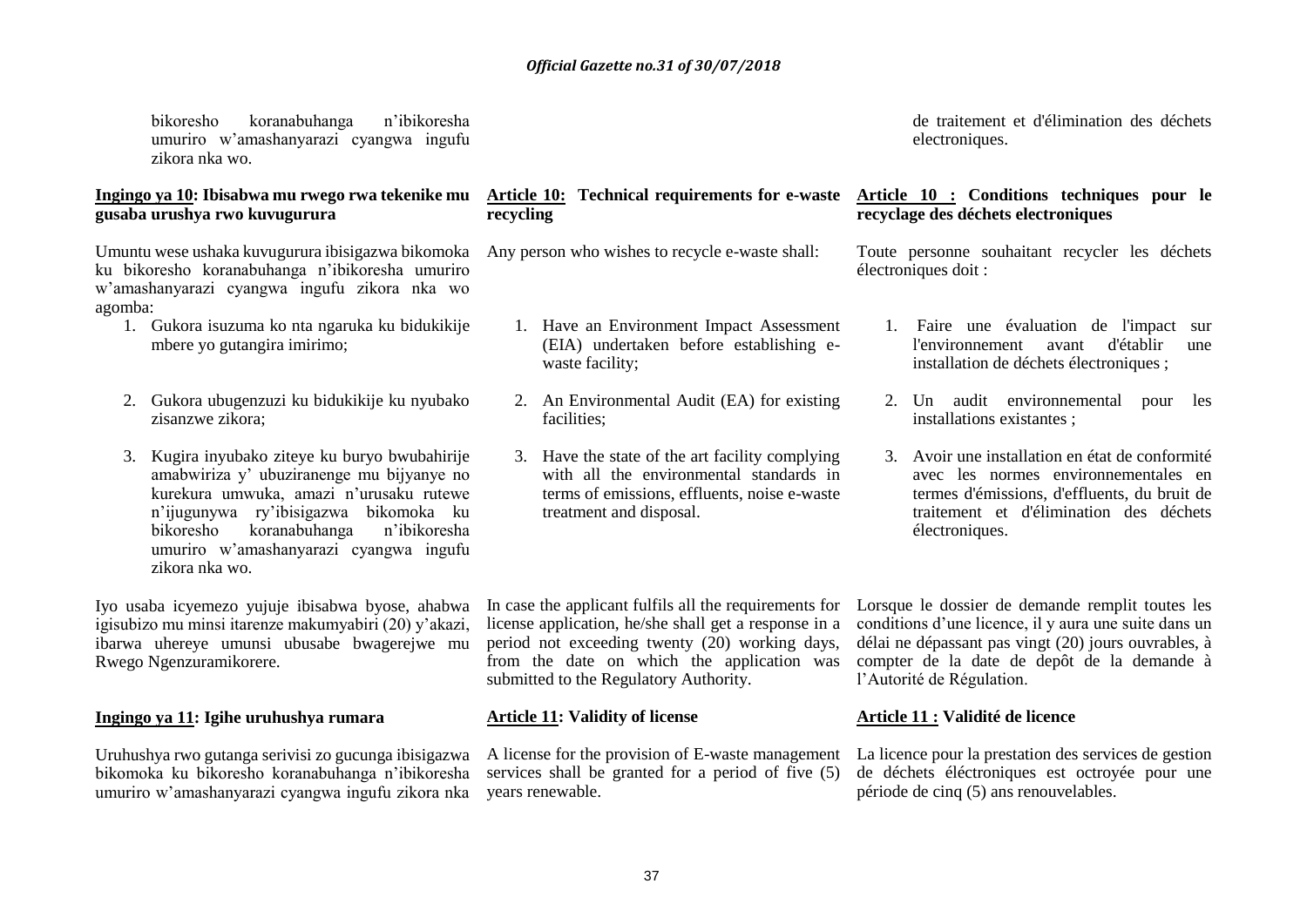wo rugira agaciro k'imyaka itanu (5) gashobora kongerwa.

#### **Ingingo ya 12: Kongera agaciro k'uruhushya**

Usaba kongera agaciro k' uruhushya abisaba hasigaye amezi abiri (2) ngo uruhushya rusanzwe rucyure igihe, atanga ibi bikurikira:

- Umuyobozi Mukuru;
- b. Kopi y'uruhushya rusanzwe;
- c. Kopi y'ikarita iranga ikinyabiziga, kopi y'ubwishingizi, kopi y'uko ikinyabiziga cyagenzuwe n'uruhushya rwo gukora ubwikorezi rw'imodoka izakoreshwa mu gutwara ibisagazwa by'ibikoresho bikomoka ku ikoranabuhanga n'ibikoresha umuriro w'amashanyarazi cyangwa ingufu zikora nka wo
- d. Invemezabwishyu y'igenzuramikorere y'umwaka ushize.

#### **Ingingo ya 13: Gusuzuma ubusabe bw'uruhushya**

Iyo ubusabe bwamaze gushyikirizwa Urwego Ngenzuramikorere, rutangira kubusuzuma rukurikije uburyo n'ibisabwa bikubiye muri aya mabwiriza.

Ubusabe bugaragajwe n'Urwego Ngenzuramikorere ko butuzuye nta gaciro buba bufite. Ubusabe bwose bw'uruhushya butishyuriwe amafaranga agenwe buba butuzuye kugeza igihe yishyuriwe.

#### **Article 12: License renewal**

existing license, in submitting the following expiration, en déposant les documents suivants : documents:

- General;
- b. Copy of the existing license;
- c. Copies of vehicles registration certificate, insurance, motor vehicle inspection certificates and Transport Authorization for the vehicle to be used in e-waste collection and transportation;
- d. Bank slip of payment of regulatory fees for d. Bordereau de versement des frais de régulation. previous year.

#### **Article 13: License Application evaluation**

Following the submission of the license application, the Regulatory Authority shall process the license application in accordance with licensing process and procedures prescribed herein.

Any license application determined by the Regulatory Authority to be incomplete shall be considered as a defective filing. Any license application from an applicant who has not made full payment of application fee shall be considered to be a defective filing until that payment is made.

#### **Article 12 : Renouvellement d'une licence**

The Licensee shall apply for a License renewal Tout titulaire d'une licence doit faire une demande within two (2) months before the expiration of the de renouvelement endéans deux mois (2) de son

- a. Ibaruwa isaba uruhushya yandikiwe a. Application letter addressed to the Director a. Lettre de demande addressée au Directeur Général ;
	- b. Copie de licence en cours ;
	- c. Copie de certificat d'immatriculation de véhicule, certificat d'assurance, certificat de contrôle technique et une copie d'Autorisation de Transport du véhicule à être utilisé dans le transport des déchets éléctroniques ;
	-

#### **Article 13 : Evaluation de la demande de licence**

Après le depôt de la demande de licence, l'Autorité de Régulation procède à l'évaluation de la demande en conformité avec les procédures prevues par ce règlement.

Toute demande de licence que l'Autorité de Régulation juge incomplete n'a aucune valeur.

Toute demande de licence d'un demandeur qui n'a pas effectué le paiement intégral des frais de demande est considérée comme un dépôt défectueux jusqu'à ce que ce paiement soit effectué.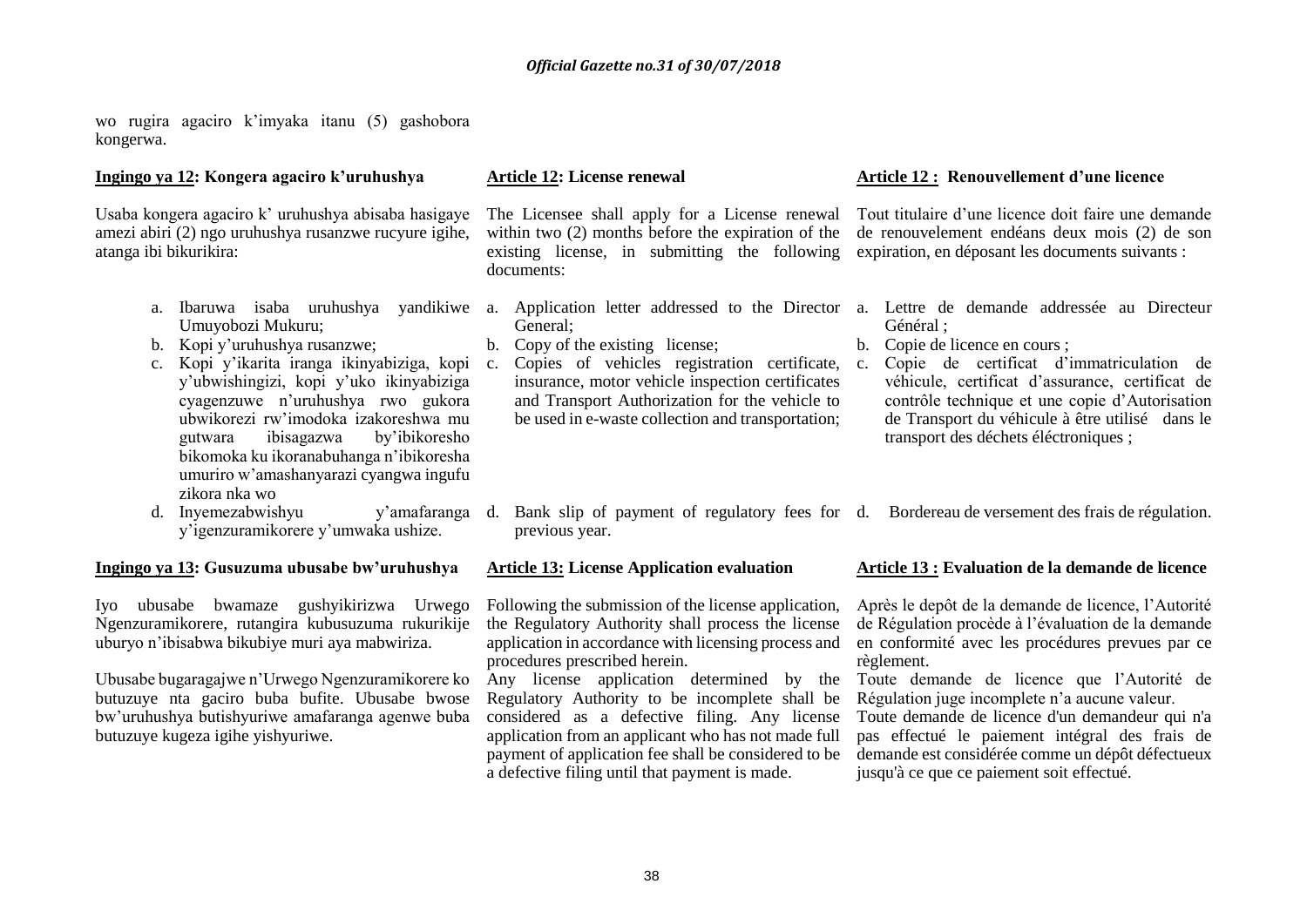#### **Ingingo ya 14: Uburyo gusaba uruhushya Article 14: License application Proceedings bikorwamo**

Urwego Ngenzuramikorere, rumaze gusuzuma ubusabe bw'Uruhushya mu minsi cumi n'itanu (15) y'akazi rubushyikirijwe, rushobora gusaba usaba uruhushya gutanga amakuru, imyirondoro by'inyongera cyangwa gutanga indi nyandiko rubona ari ngombwa mu busabe.

Iyo Urwego Ngenzuramikorere rusanze ubusabe If the Regulatory Authority determines that the bw'uruhushya bwujuje ibisabwa, rutanga uruhushya mu gihe cy'iminsi cumi n'ine (14) y'akazi. Iyi minsi cumi n'ine (14) ntibarirwamo igihe usaba uruhushya amara atarasubiza cyangwa asabwa andi makuru y'inyongera.

#### **Ingingo ya 15: Guhererekanya uruhushya**

Guherekanya impushya harimo kuzigurisha mu buryo buziguye cyangwa butaziguye, kuzitiza, kuzitanga, kuzikodesha cyangwa guhererekanya imirimo cyangwa ibikorwa bizishamikiyeho ngo bihabwe undi muntu cyangwa Ikigo, bikorwa ari uko byabanje gutangirwa uburenganzira bwanditswe n'Urwego Ngenzuramikorere.

Uko kwemerwa kuba byabanje kwemezwa kandi hasuzumwe niba ugiye kuruhabwa mushya yujuje ibisabwa byose bijyanye no kuruhabwa.

Kutubahiriza ibi bimaze kuvugwa muri iki gika bituma Failure to comply with such requirements shall lead Le non-respect de ces conditions entraîne une uruhushya ruhagarikwa cyangwa rwamburwa to license suspension or revocation. uwaruhawe.

The Regulatory Authority may, upon scrutiny of the application within fifteen (15) working days after the receipt of the application, notify and require the applicant to furnish such additional information or particulars or documents as considered necessary for the purpose of dealing with the application.

license application is complete, it shall grant a license within a period of fourteen (14) working days. The fourteen (14) days' period does not include time for applicant to respond or to be requested for additional information.

### **Article 15: License transfer**

The transfers of licenses, including the direct or indirect sale, assignment, conveyance, lease or other transfer of assets or activities subject to a license to a different individual or institution shall be subject to a prior written approval of the Regulatory Authority.

Such approval shall be granted after consideration of the matter and if the proposed transferee meets all the conditions for granting the relevant license.

# **Article 14 : Procédures de demande d'une licence**

L'Autorité de Régulation peut, après examen de la demande, dans les quinze (15) jours ouvrables suivant la réception de la demande, notifier et exiger que le demandeur fournisse les informations, détails supplémentaires ou les documents jugés nécessaires pour traiter la demande.

Si l'Autorité de Régulation constate que la demande est complète, elle octroie la licence dans un période ne dépassant pas quatorze (14) jours ouvrables. Cette période de quatorze (14) jours n'inclut pas le temps du demandeur de repondre ou de demande de l'information additionnelle.

# **Article 15 : Transfert d'une licence**

Les transferts de licences, y compris la vente directe ou indirecte, la cession, le bail ou tout autre transfert ou d'actifs ou d'activités soumis à un permis à une personne ou à une institution différente, sont soumis à l'approbation écrite préalable de l'Autorité de Régulation.

Cette approbation est accordée après examen de l'affaire et si le cessionnaire proposé remplit toutes les conditions d'octroi de la licence concernée.

suspension ou une révocation de la licence.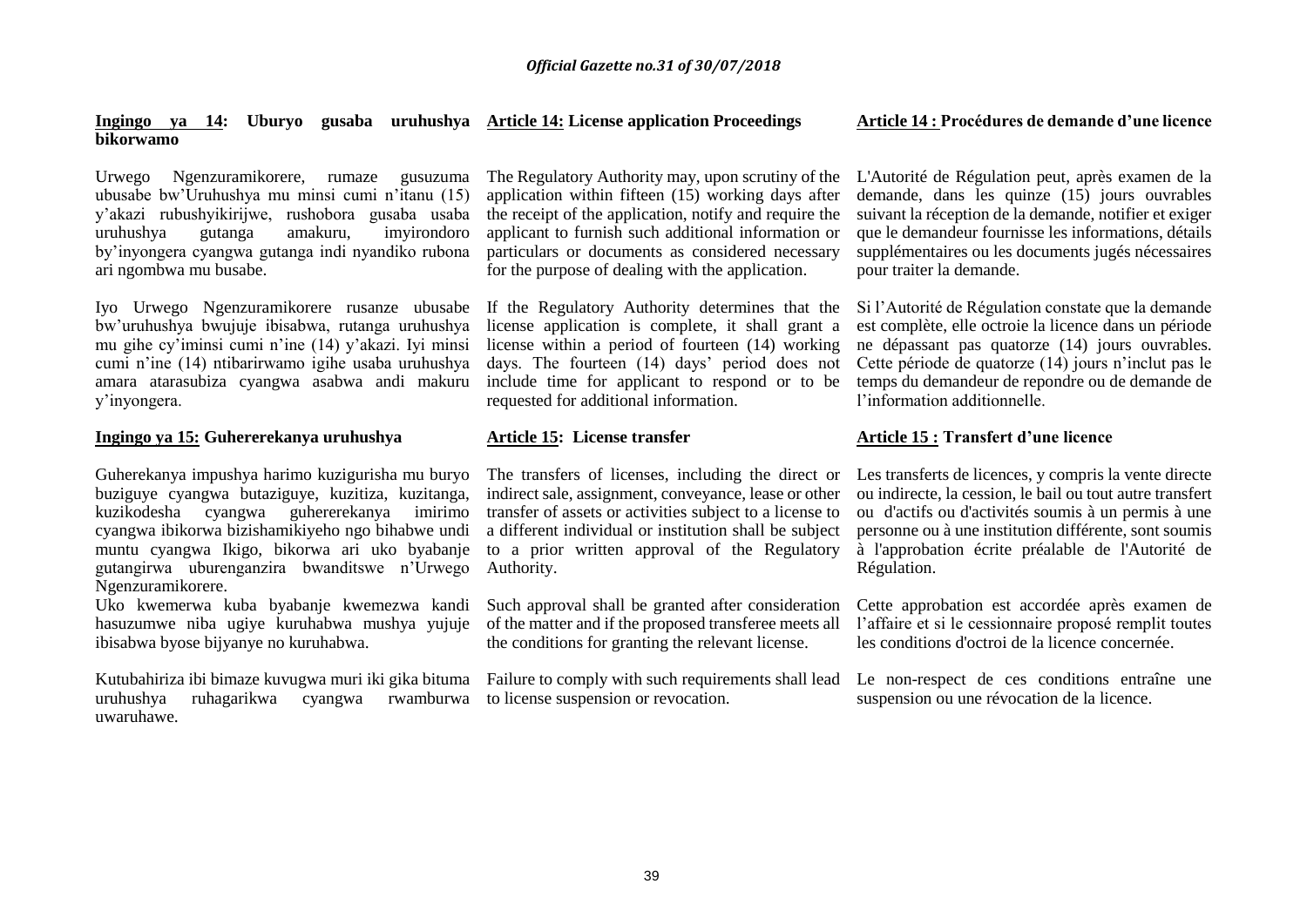# **Ingingo ya 16: Guhindura uruhushya**

Uruhushya rushobora guhindurwa n'Urwego Ngenzuramikorere rubyibwirije cyangwa rubisabwe n'uwaruhawe.

Urwego Ngenzuramikorere rushobora guhindura uruhushya rutararangira iyo iryo hinduka ritanga ibisubizo ku:

- a. Mpinduka zikomeye zirebana n'amategeko n'amabwiriza abigenga cyangwa ibyemezo bikomeye by'inkiko birebana n'ibikubiye muri urwo ruhushya;
- b. Kubura ubushobozi k'ufite uruhushya bwo gukurikiza ibirukubiyemo bitewe n'impamvu adashobora guhagarika;
- c. Impinduka zabaye zirebana na nyirikigo cyangwa amategeko ngengamikorere cyangwa imiterere y'imigabane y'uwahawe uruhushya;
- d. Kutubahiriza gukabije ibikubiye mu ruhushya bikozwe n'uwaruhawe cyangwa amabwiriza n' ibyemezo by'Urwego Ngenzuramikorere.

#### **Ingingo ya 17: Kwamburwa cyangwa guhagarika Article 17: Revocation or suspension of the Article 17 : Révocation ou suspension d'une uruhushya**

Urwego ngenzuramikorere rushobora kwambura The Regulatory Authority may revoke a license L'Autorité de Régulation peut révoquer une licence uruhushya uwaruhawe mbere y'uko rurangira mu gihe: before its expiration due to:

a. Uwahawe uruhushya atubahirije ibirukubiyemo;

# **Article 16: License Modification**

A license modification proceeding may be initiated by the Regulatory Authority or by request of the par l'Autorité de Régulation soit par son titulaire. licensee.

The Regulatory Authority may modify a license before its expiration when it determines that its modification is needed in order to respond to:

- a. Significant changes in the controlling laws or regulations, or significant court decisions that directly affect the license provisions;
- b. The inability of the licensee to comply with b. controlling license provisions due to events beyond licensee's control;
- c. Changes in the ownership or organizational status or shareholding structure of the licensee;
- d. Significant non-compliance by the licensee d. with current license provisions or other Regulatory Authority rules, decisions or orders.

**licence** 

a. Licensee failure to comply with license terms and conditions;

# **Article 16 : Modification d'une licence**

La modification d'une licence peut être initiée soit

L'Autorité de Régulation peut modifier une licence avant son expiration lorsqu'elle détermine que sa modification est nécessaire pour répondre à :

a. Changements importants dans les lois ou règlements y relatifs ou des décisions judiciaires importantes qui affectent directement les dispositions de la licence ;

b. L'incapacité du titulaire de licence de se conformer aux termes et conditions de la licence suite aux evenements qui échappent à son contrôle ;

- Changement dans la propriété ou structure organisationnelle ou structure d'actions du titulaire de licence ;
- d. Non-conformité grave du titulaire aux dispositions actuelles de licence ou d'autres règles, décisions ou directives de l'Autorité de Régulation.

# **licence**

avant son expiration pour :

a. Le défaut du titulaire de licence de se conformer aux termes et conditions ;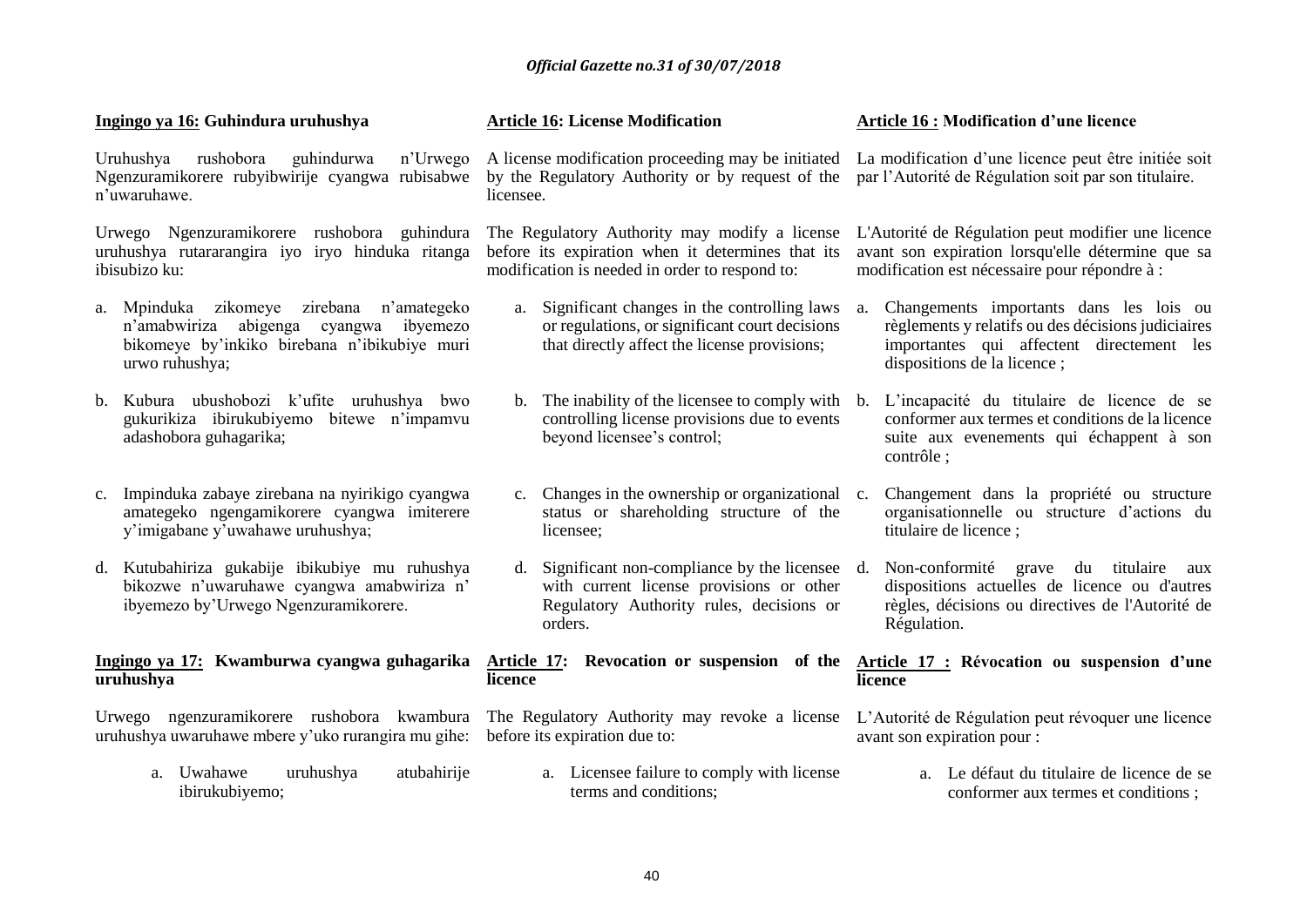- b. Uwahawe uruhushya yahagaritse imirimo yatumye aruhabwa;
- c. Uwahawe uruhushya yananiwe gutanga amakuru arebana n'ikurikirana no gutanga raporo y'ibikorwa cyangwa yananiwe gukorana neza n'abagenzuzi b'Urwego Ngenzuramikorere,
- d. Uwahawe uruhushya yahaye Urwego Ngenzuramikorere amakuru atari yo cyangwa ayobya mu gihe abibajijwe n' ubugenzuzi cyangwa n'ibisabwa mu kugenzura imikorere;
- e. Uwahawe uruhushya atemerera abagenzuzi b'Urwego Ngenzuramikorere kugera aho akorera cyangwa ku makuru y'uwahawe uruhushya;
- f. Cy'igihombo, kunanirwa kwishyura imyenda cyangwa gusesa sosiyeti;
- g. Uwahawe uruhushya yananiwe kwishyura amafaranga yishurwa mu Rwego Ngenzuramikorere;
- h. Uruhushya rwatanzwe hashingiwe ku makuru atari yo yatanzwe n'urufite cyangwa umuhagarariye;
- b. Licensee abandonment of license activities;
- c. Failure of the licensee to provide the Regulatory Authority with monitoring and reporting data required by the license or failure to cooperate with the Regulatory Authority inspection and audits;
- d. Licensee submittal of false or deliberately misleading data or information to the Regulatory Authority, in response to the Authority's request or in response to the Regulatory Authority's monitoring reporting inspection or audit requirements;
- e. Licensee's failure to provide access to the Regulatory Authority inspection or audit of licensee's facilities and licensee records ;
- f. Bankrupcy, financial insolvency or liquidation of the company;
- g. Licensee's failure to pay the Authority's regulatory fees;
- h. If the issuance of the operator's licence was induced by a false representation of fact(s) by or on behalf of the licensed operator;
- b. Abandon d'activités par le titulaire de licence :
- c. Défaut du titulaire de fournir à l'Autorité de Régulation les données de suivi et de déclaration requises par la licence ou le défaut de coopérer avec l'inspection et les audits de l'Autorité de Régulation ;
- d. La fourniture par le titulaire de la licence des données ou d'informations fausses ou délibérément trompeuses à l'Autorité de Régulation, en réponse à la demande de celle-ci ou en réponse au rapport de l'inspection et de suivi et evaluation ou d'audit de l'Autorité de Régulation ;
- e. Le refus du Titulaire de donner accès aux installations à l'inspection et à l'audit de l'Autorité de Régulation ;
- f. Faillite, insolvabilité financière ou liquidation de la société ;
- g. Défaut de paiement des frais dûs à l'Autorité de Régulation par le titulaire de licence ;
- h. Lorsque l'octroi d'une licence est fondé sur une fausse représentation de faits par l'operateur ou par son représentant ;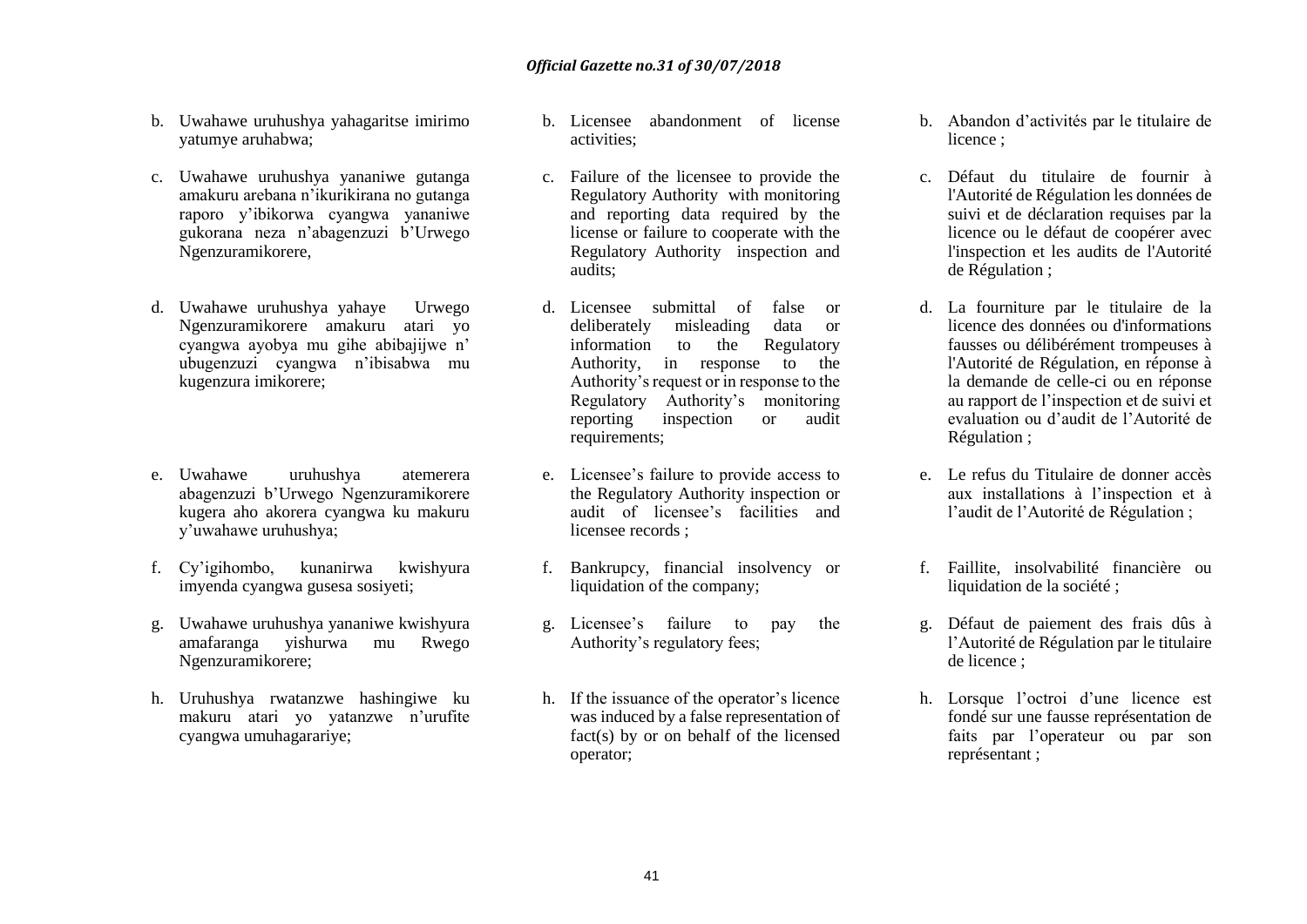42

### *Official Gazette no.31 of 30/07/2018*

i. Mu gukora cyangwa gutanga serivise ziteganywa muri aya mabwiriza hajemo cyangwa bigamije gukora imirimo itemewe n'amategeko cyangwa impamvu zatumye uruhushya rutangwa zitakiriho.

#### **Ingingo ya 18: Amafaranga atangwa ku ruhushya**

Uruhushya rwo gucunga ibisigazwa bikomoka ku bikoresho koranabuhanga rutangwa ari uko hishyuwe amafaranga yo kurusaba n'andi agendana narwo nk'uko agaragara ku mugereka wa kabiri w'aya mabwiriza.

#### **Ingingo ya 19: Amafaranga ngarukamwaka Article 19: Annual Regulatory fee y'Igenzuramikorere**

Umusanzu ngarukamwaka utangwa ku mikorere The annual contributions to the functioning of the Les contributions annuelles pour le fonctionnement y'Urwego Ngenzuramikorere wishyurwa hakurikijwe icyemezo cy'Inama Ngenzuramikorere kijyanye na wo.

# **URUHUSHYA**

#### **Ingingo ya 20: Inshingano z'abakusanya Article 20: Responsibilities of collectors and n'abatwara**

Ukusanya n'utwara ibisigazwa bikomoka ku bikoresho koranabuhanga n'ibikoresha umuriro w'amashanyarazi cyangwa ingufu zikora nka wo agomba:

> a) Gukora ku buryo Ibisigazwa bikomoka ku bikoresho koranabuhanga n'ibikoresha umuriro w'amashanyarazi cyangwa ingufu zikora nka wo byakusanyijwe,

i. To operate or provide the public service issued under this regulation has been or is intended to be used for an unlawful purpose or that the original purpose for which the operator's licence was issued no longer exists.

#### **Article 18: License fee**

The License for e-waste management shall be issued upon the payment of the application and license fees as determined in Annex 2 of this Regulation.

Regulatory Authority shall be paid by the licensee governing the matter.

# **LICENSEE**

# **transporters**

Any collector and transporter of e-waste shall:

a) Ensure that the e-waste collected is stored in proper and secured manner till is sent to the licensed dismantler or recycler;

i. Opérer ou fournir un service public qui, selon ce règlement, a été ou a l'intention d'être utilisé pour un objectif illicite ou dans un objectif autre que celui pour lequel la licence a été delivrée.

#### **Article 18 : Frais de licence**

La licence pour la gestion des déchets éléctroniques est delivrée après paiement des frais de demande et autre frais y relatifs indiqués dans l'annexe 2 de ce règlement.

#### **Article 19 : Frais annuel de régulation**

according to the Regulatory Board decision conformement à la décision du Conseil de de l'Autorité de Régulation seront payées Régulation en la matière.

#### **UMUTWE WA III: INSHINGANO Z'UWAHAWE CHAPTER III: RESPONSIBILITIES OF THE CHAPITRE III : RESPONSABILITES DU TITULAIRE DE LICENCE**

#### **Article 20 : Responsabilités du collecteur et transporteur**

Tout collecteur et transporteur des déchets éléctroniques doit :

> a) S'assurer que les déchets éléctriques ou éléctroniques collectés sont gardés d'une manière propre et securisée jusqu'à ce qu'ils soient envoyés au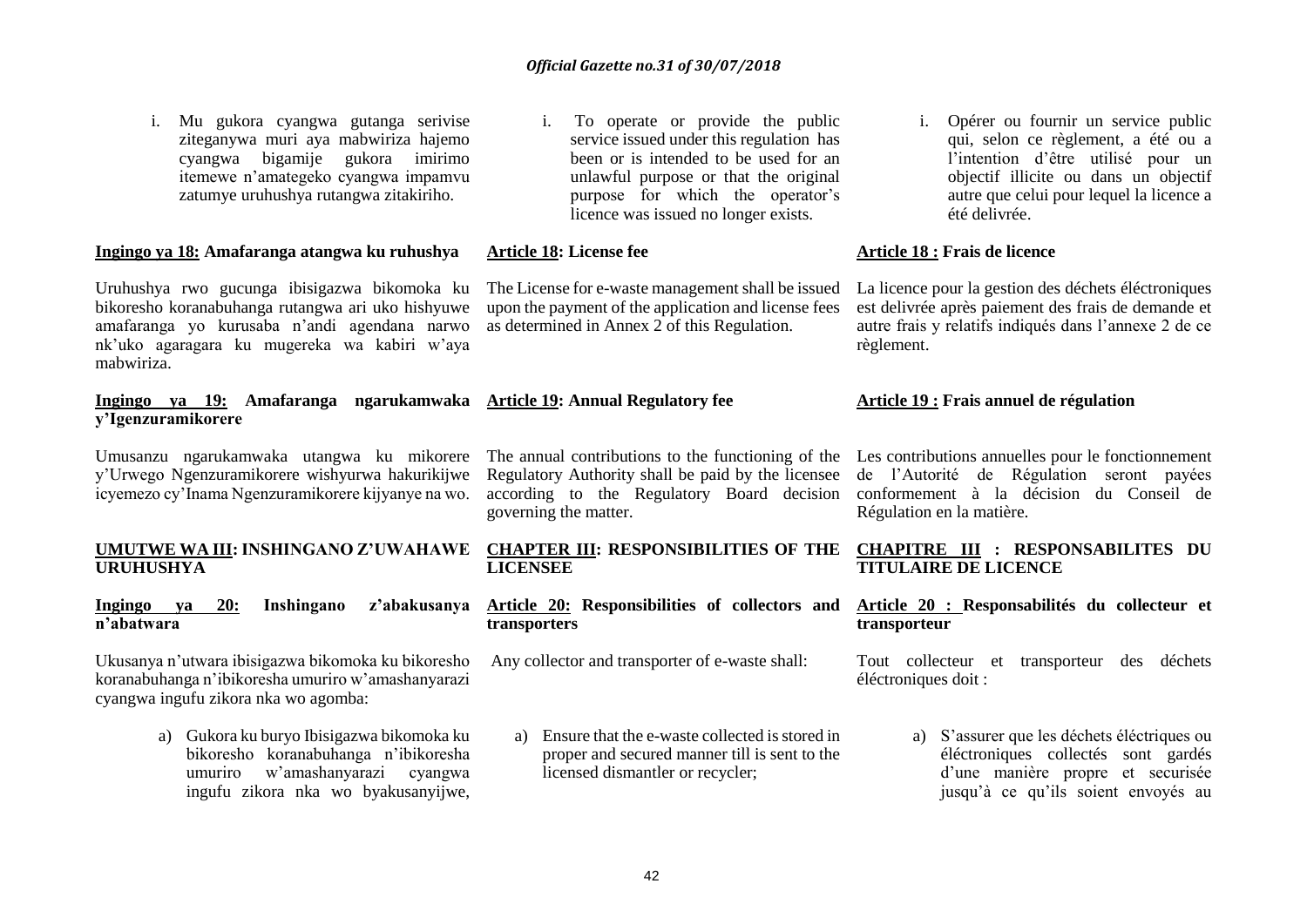bibikwa mu buryo bwiza kandi butekanye kugeza bigejejwe ku bafite uruhushya rwo kubisambura cyangwa kubivugurura;

- b) Gukora ku buryo ibidukikije n'ubuzima bw'umuntu bitangirika mu gihe cyo kubika no gutwara ibisigazwa bikomoka ku bikoresho koranabuhanga n'ibikoresha umuriro w'amashanyarazi cyangwa ingufu zikora nka wo;
- c) Kubika inyandiko ku buryo buhoraho zigaragaza ibisigazwa bikomoka ku bikoresho koranabuhanga n'ibikoresha umuriro w'amashanyarazi cyangwa ingufu zikora nka wo byakiriwe, zikagaragarizwa Urwego Ngenzuramikorere ngo ruzigenzure;
- d) Gukora ku buryo ibisigazwa bikomoka ku bikoresho koranabuhanga n'ibikoresha umuriro w'amashanyarazi cyangwa ingufu zikora nka wo bipakirwa neza mu gihe cyo kubitwara;
- e) Gukora ku buryo imodoka zitwara ibisigazwa ziba zarabugenewe kandi zitwikiriye hose;
- f) Gukora ku buryo ibisigazwa bikomoka ku bikoresho koranabuhanga n'ibikoresha umuriro w'amashanyarazi cyangwa ingufu zikora nka wo bijyanwa ahabugenewe.
- b) Ensure that no damage is caused to the environment and human health, during storage and transportation of e-waste;
- c) Keep records of the e-waste handled and make such records available for scrutiny of the Regulatory Authority;

- d) Ensure e-waste is properly packed while being transported;
- e) Ensure the transporting trucks are appropriately and completely closed;
- f) Ensure e-waste is transported to the licensed e-waste facility.

demonteur ou recycleur ayant une licence :

- b) S'assurer que ni l'environement ni la santé humaine ne soient endommagés par le stokage ou le transport des déchets éléctroniques ;
- c) Constituer et garder régulièrement l'enregistrement des éléctroniques reçus et y faciliter l'acces par l'Autorité de Régulation pour contrôle ;
- d) S'assurer ques les déchets éléctroniques sont bien chargés durant le transport ;
- e) S'assurer que les véhicules de transport sont appropriés et bien fermés ;
- f) S'assurer que déchets éléctroniques sont transportés directement au site.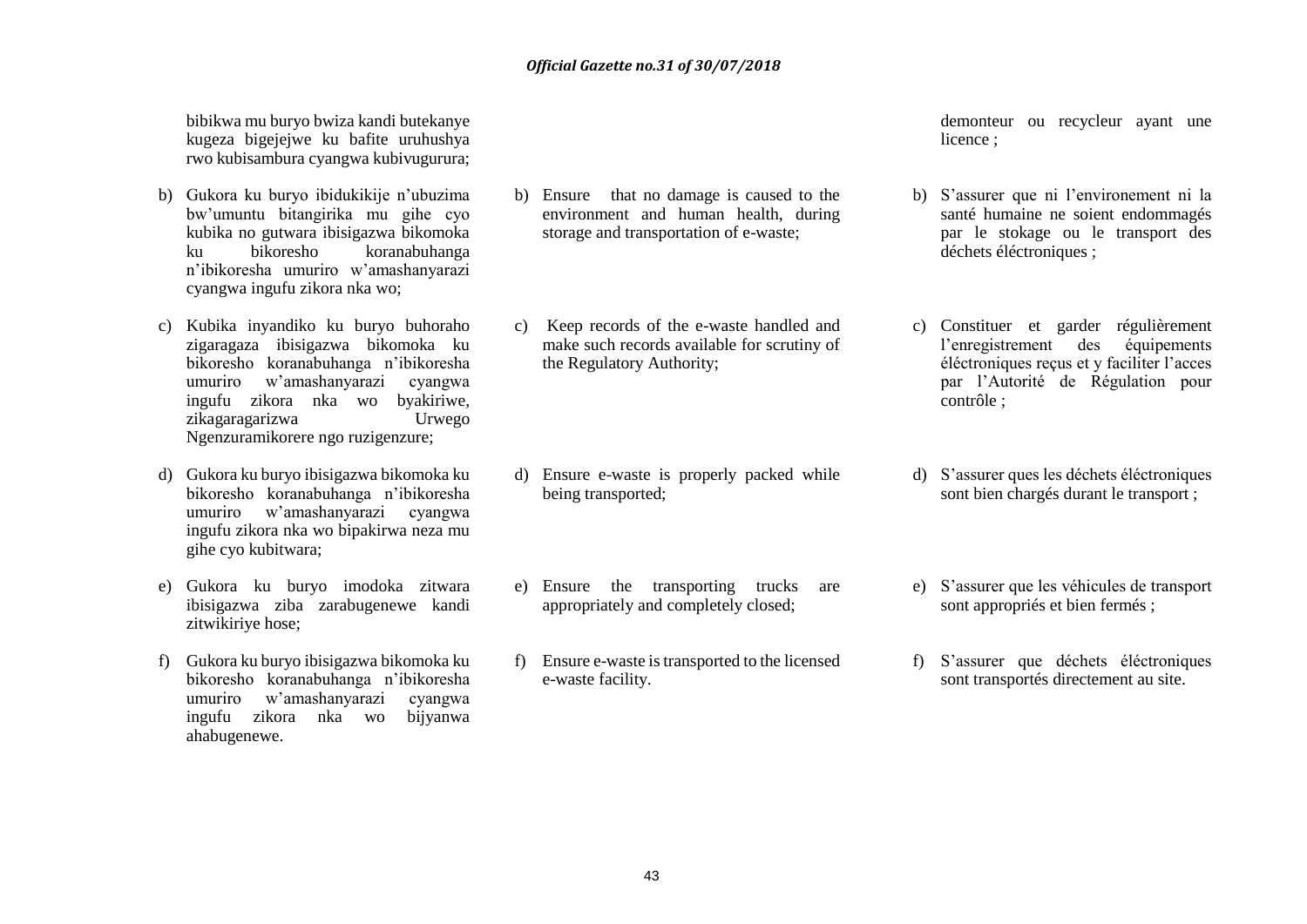**Ingingo ya 21: Inshingano z'usambura n'usana**

Usambura cyangwa usana afite inshingano zikurikira:

- a. Gukora ku buryo imirimo yo gusambura no gusana itagira ibyo yangiza ku buzima no ku bidukikije;
- b. Gukora ku buryo ahantu hakorerwa imirimo yo gusambura no gusana bikorwa bikurikije amabwiriza y'ubuziranenge ariho mu Gihugu;
- c. Gukora ku buryo ibisigazwa bikomoka ku bikoresho koranabuhanga n'ibikoresha umuriro w'amashanyarazi cyangwa ingufu zikora nka wo bivangurwa maze bikoherezwa ahagenwe kubivugururira kugira ngo bikorwemo ibindi bikoresho;
- d. Gukora ku buryo ibice bidashobora kuvugururwa bijyanwa aho bibikwa cyangwa birangirizwa hemewe;
- e. Gukora no kubika inyandiko z'ibisigazwa bikomoka ku bikoresho koranabuhanga n'ibikoresha umuriro w'amashanyarazi cyangwa ingufu zikora nka wo byasambuwe, no kuzigaragariza Urwego Ngenzuramikorere ngo zigenzurwe;
- f. Gukora ku buryo ibyakuwe mu bisigazwa bikomoka ku bikoresho koranabuhanga n'ibikoresha umuriro w'amashanyarazi cyangwa ingufu zikora nka wo

# **Article 21: Responsibilities of dismantler and refurbisher**

Any dismantler and refurbisher shall:

- a. Ensure that no damage is caused to the environment and human health during dismantling and refurbishing of e-waste;
- b. Ensure that the facility and dismantling processes are in accordance with the national published standards;
- c. Ensure that dismantled E-waste are segregated and sent to the recycling facilities for recovery of materials;
- d. Ensure that non-recyclable/nonrecoverable components are sent to the authorized treatment storage and disposal facilities;
- e. Maintain and keep records of the E-waste dismantled and make such records available for scrutiny by the Regulatory Authority;
- f. Ensure that the resultant e-waste is transferred to a licensed collection center or to licensed dismantlers;

# **Article 21 : Responsabilités du démonteur et réparateur**

Tout démonteur ou réparateur a des responsabilités suivantes :

- a. S'assurer que les activités de démontage et de réparation n'ont pas d'effet nuisible à la santé et à l'environnement ;
- b. S'assurer que le lieu et les activités de démontage et de réparation sont en conformité avec les normes nationales en vigueur ;
- c. S'assurer que les déchets éléctroniques démontés sont separés et envoyés aux centres de recyclage pour la récuperation des materiels ;
- d. S'assurer que les pièces non-recyclables sont envoyés dans des lieux autorisés de stockage et de lieu de destruction ;
- e. Constituer et garder l'enregistrement des déchets éléctroniques démontés et mettre cet enregistrement à la disposition de l'Autorité de Régulation pour contrôle ;
- f. S'assurer que les résidus issus des déchets éléctroniques sont transférés au titulaire de licence de collecte ou de démontage ;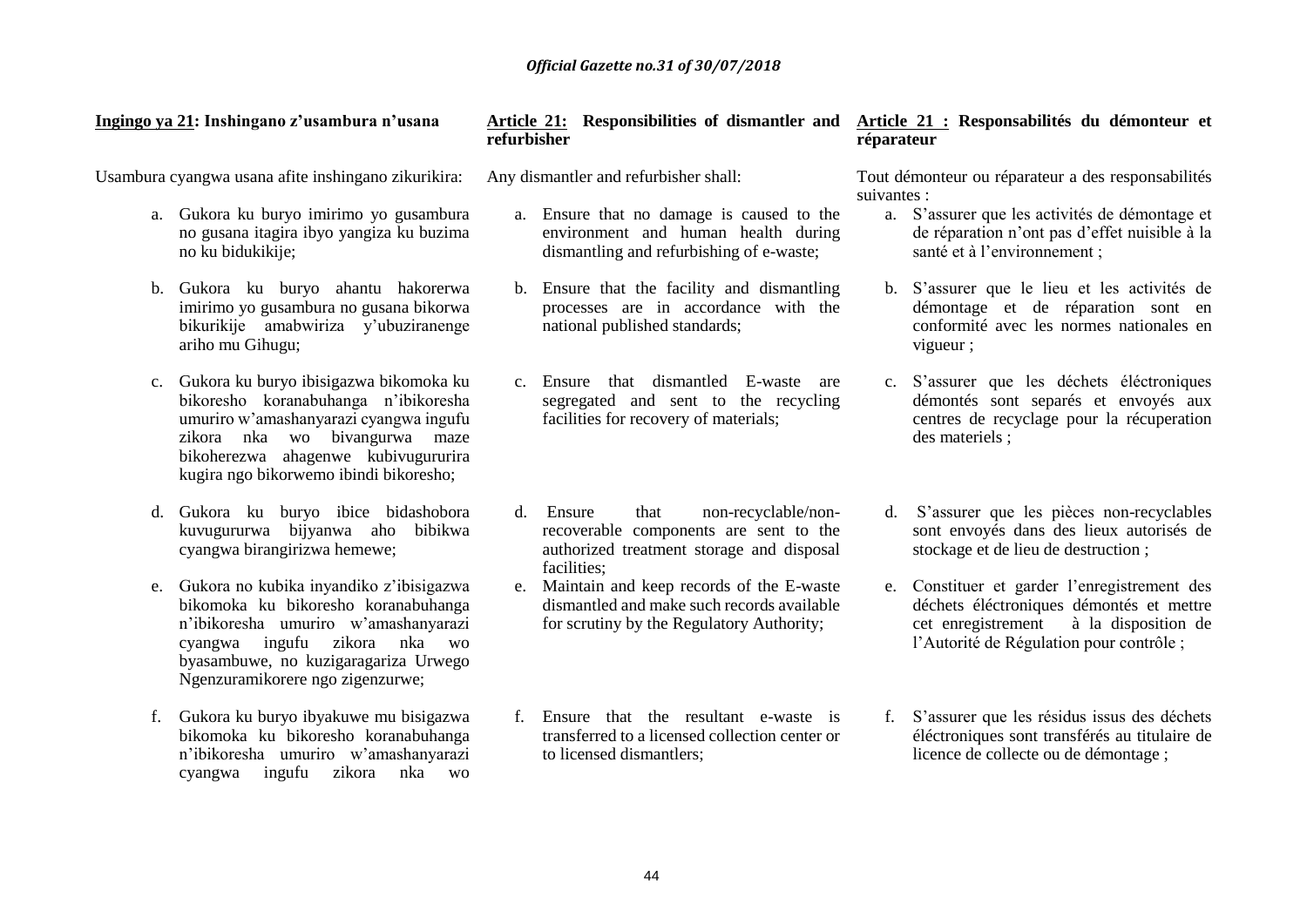byohererezwa ufite uruhushya rwo kubikusanya cyangwa kubisambura;

- g. Gukora ku buryo igikoresho cyasanwe gikurikiza amabwiriza y'ubuziranenge yashyizweho n'ikigo gishinzwe gutsura ubuziranenge;
- h. Gukora no kubika inyandiko z'ibisigazwa bikomoka ku bikoresho koranabuhanga n'ibikoresha umuriro w'amashanyarazi cyangwa ingufu zikora nka wo byasanwe no kuzigaragariza Urwego Ngenzuramikorere ngo zigenzurwe.

#### **Ingingo ya 22: Inshingano z'uvugurura**

Uvugurura wese agomba:

- a. Gukora ku buryo ahavugururirwa ndetse n'uburyo bwo kuvugurura bukurikiza amabwiriza y'ubuziranenge yashyizweho n'ikigo gishinzwe gutsura ubuziranenge;
- b. Gukora ku buryo imirimo yo kuvugurura itagira ibyo yangiza ku buzima bw'umuntu no ku bidukikije;
- c. Gukora ku buryo ibikomoka ku bisigazwa bikomoka ku bikoresho koranabuhanga n'ibikoresha umuriro w'amashanyarazi cyangwa ingufu zikora nka wo bijyanwa ahantu hagenewe gushyingurwa imyanda ishobora kugirira abantu nabi;
- g. Ensure that the refurbished equipment meet the minimum standards set by the Standard Body;
- h. Maintain and keep records of the E-waste refurbished and make such records available for scrutiny by the Regulatory Authority.

#### **Article 22: Responsibilities of recycler**

Any recycler shall:

- a. Ensure that the facility and recycling processes are in accordance with the standards published by the National Standard Body;
- b. Ensure that the recycling processes do not have any adverse effect on human health and the environment;
- c. Ensure that the residues generated thereof are disposed off in a hazardous waste treatment storage facility for disposal;
- g. S'assurer que l'équipement réparé est conforme aux normes de l'Office de Normalisation ;
- h. Constituer et garder l'enregistrement des déchets éléctroniques réparés et mettre cet<br>enregistrement à la disposition de à la disposition de l'Autorité de Régulation pour contrôle.

#### **Article 22 : Responsabilités du recycleur**

Tout recycleur doit :

- a. S'assurer que les lieux et les procédures de recyclage sont en conformité avec les normes publiées par l'Office de Normalisation ;
- b. S'assurer que les travaux de recyclage n'ont pas de contre-indications sur la santé humaine et l'environement ;
- c. S'assurer que les résidues générés sont déposés dans un endroit destiné au lieu de déstruction des déchets dangereux ;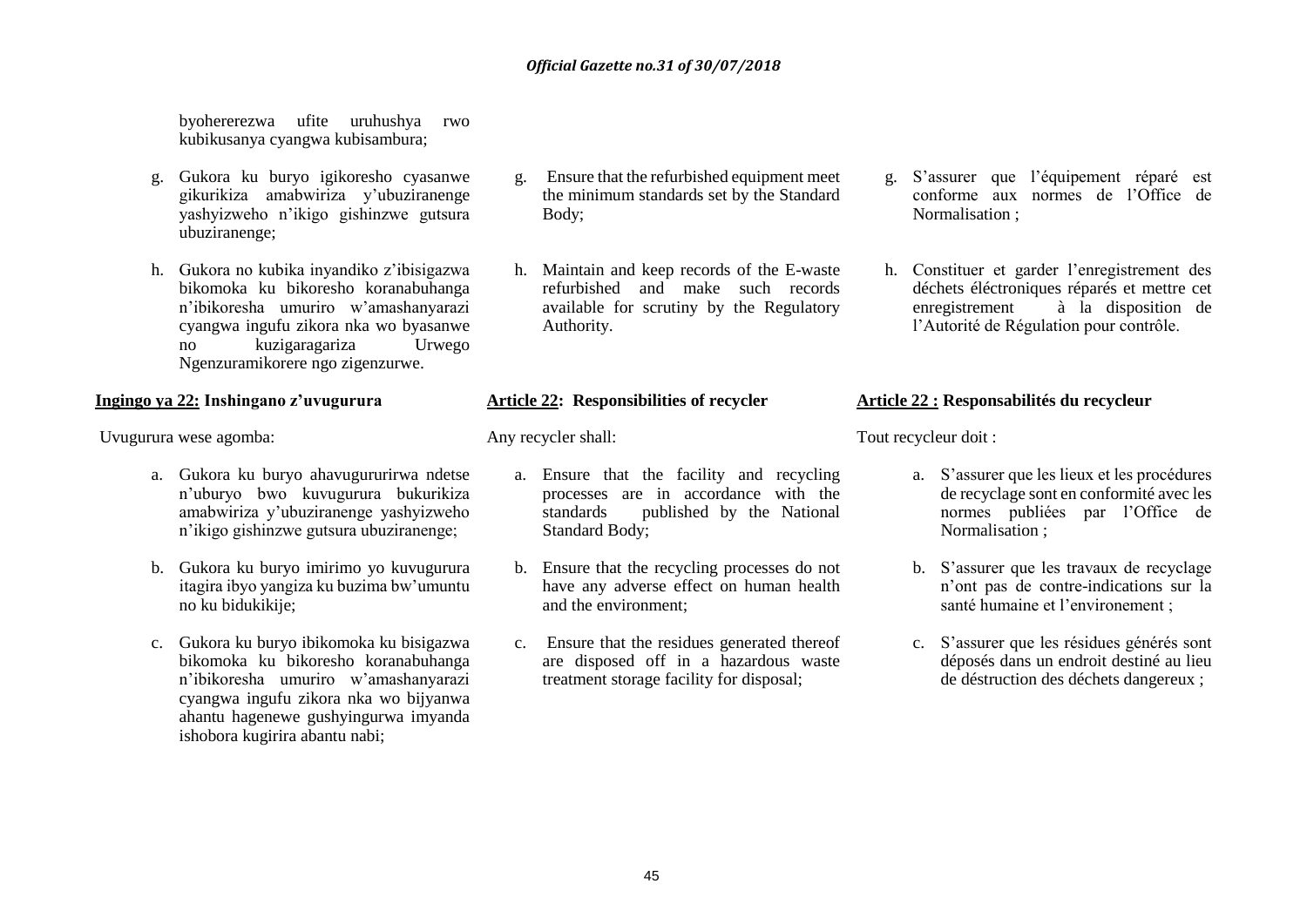d. Gukora no kubika inyandiko z'ibisigazwa bikomoka ku bikoresho koranabuhanga n'ibikoresha umuriro w'amashanyarazi cyangwa ingufu zikora nka wo byavuguruwe no kuzigaragariza Urwego Ngenzuramikorere ngo zigenzurwe.

# **Ingingo ya 23: Ibibujijwe**

Nta muntu wikuraho ibisigazwa bikomoka ku bikoresho koranabuhanga mu buryo bukurikira:

- a. kubigurisha, kubiteza cyamunara cyangwa kubigurana;
- b. kubitwika;
- c. kubisuka mu mwobo utarabugenewe;
- d. kubishyingura cyangwa kubishyira mu bimpoteri;
- e. gukoresha Ikirahure nyerekanamashusho mu buryo bubangamiye ibidukikije;
- f. gushongesha ibyuma hifashishijwe aside cyangwa indi myanda yakwangiza ubuzima bw'umuntu cyangwa urubaho ruteyeho utwuma nkusanyamakuru mu buryo budacunzwe;
- g. gutwikira ahantu hafunguye ibisigazwa bikomoka ku bikoresho koranabuhanga n'ibikoresha umuriro w'amashanyarazi cyangwa ingufu zikora nka wo mu mazu yagenewe kuvugurura;
- h. Gusiga ahabonetse hose ibisigazwa bikomoka ku bikoresho koranabuhanga n'ibikoresha umuriro w'amashanyarazi cyangwa ingufu

d. Maintain and keep records of the e-waste recycled and make such records available for scrutiny by the Regulatory Authority.

### **Article 23: Prohibitions**

No person shall dispose off e-waste by:

- a. reselling, auctioning or exchanging it;
- b. burning;
- c. throwing in non-designated waste receptacles; or
- d. burial or throw away at a dump site;
- e. treating Cathode Ray Tubes in an unsound environmental manner;
- f. Causing leaching of precious metals with acids and other hazardous waste from printed wire boards or Printed Circuit Board in an uncontrolled manner;
- g. Carrying out open burning of electrical and electronic equipment/e-waste at the recycling facilities;
- h. Abandoning e-waste anywhere other than in the collection centres and/or in the licensed recycling facilities.

d. Constituer et garder l'enregistrement des déchets éléctroniques recyclés et mettre cet enregistrement à la disposition de l'Autorité de Régulation pour le contrôle.

# **Article 23 : Prohibitions**

Aucune personne ne peut se libérer des déchets électroniques par :

- a. Vente, vente aux enchères ou échange ;
- b. Brûler;
- c. Jeter dans des fosses non-destinés aux dechéts éléctroniques ;
- d. Enterrer ou les mettre dans des compostières,
- e. Traiter les Tubes à Rayons Cathodiques dans une manière non propre à l'environement ;
- f. Faire fondre les métaux precieux à l'aide de l'acide ou autre déchet dangereux en provenance des cartes –mères ou dans une manière non contrôlée ;
- g. Faire brûler d'une manière ouverte les équipements/déchets éléctroniques dans des Centres de recyclage ;
- h. Abandonner les déchets éléctroniques dans n'importe quel endroit autre que le centre de collection ou des milieux autorisés de recyclage.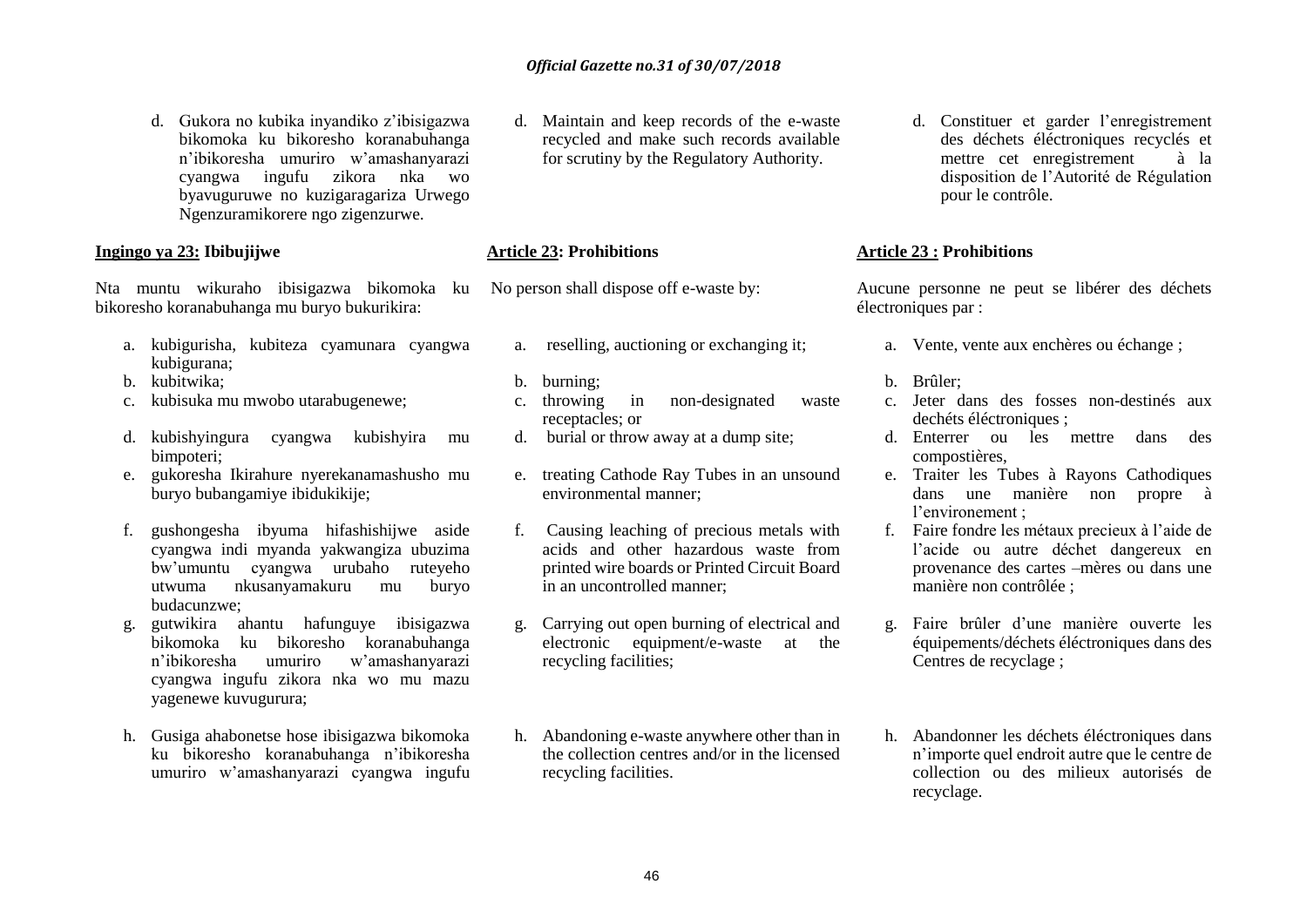zikora nka wo, aho kubijyana ahabugenewe cyangwa ahagenewe kuvugurura.

# **UMUTWE WA IV: IBISABWA**

# **CHAPITER IV: OBLIGATIONS**

#### **Ingingo ya 24: Ibisabwa by'umwihariko ku ukora Article 24: Specific obligations of Producer imirimo itanga imyanda**

Ukora imirimo itanga imyanda afite ishingano Any producer shall be responsible to: zikurikira:

- a. Gutanga amakuru arebana n'ibikoresho koranabuhanga n'ibikoresha umuriro w'amashanyarazi cyangwa ingufu zikora nka wo biteganywa gutumizwa mu mwaka ukurikira ku Rwego Ngenzuramikorere;
- b. Gutanga amakuru ku bakora imirimo yo kuvugurura ajyanye n'uburyo ibikoresho byabo bishaje bisamburwa n'ahari ibyakwangiza ubuzima bw'umuntu muri ibyo bikoresho;
- c. Gutegura uburyo n' amafaranga azagenda ku mirimo yo kurengera ibidukikije mu gucunga ibisigazwa bikomoka ku bikoresho koranabuhanga n'ibikoresha umuriro w'amashanyarazi cyangwa ingufu zikora nka wo (kwegeranya no gutunganya uduce duturuka ahatunganyirizwa ibyo bisigazwa) kugirango bisubire aho byavanywe cyangwa bitunganywe neza;
- d. Gukangurira abantu ibijyanye no gucunga ibisigazwa bikomoka ku bikoresho koranabuhanga n'ibikoresha umuriro w'amashanyarazi cyangwa ingufu zikora nka wo hifashishijwe, ibitangazamakuru,

- a. Provide information to the Regulatory Authority on the subsequent year's projected imports of any electrical and electronic equipment products;
- b. Provide information to recyclers on how to dismantle their product at the end of life and the location of any hazardous substances or items within the product;
- c. Finance and organize a system to meet the costs involved in the environmentally sound management of e-waste (collection and treatment for problematic fractions by the licensed treatment facility) to ensure effective take back and treatment of ewaste;
- d. Create awareness on sound management of e-waste through publications, posters, take back campaign or any other means of communication and information;

# **CHAPITRE IV : OBLIGATIONS**

# **Article 24 : Obligations spécifiques du producteur**

Tout producteur est responsable de :

- a. Fournir des informations à l'Autorité de Régulation sur les importations prévues pour l'année suivante de tout produit d'équipement électrique et électronique;
- b. Fournir les informations aux recycleurs concernant la manière de démonter leur équipement hors-usage et l'emplacement de toute substance ou pièce nuisible qui se trouve dans cet équipement;
- c. Financer et organiser un système de couvrir les dépenses ocassionnées par la protection de l'enviromenent suite à la gestion de déchets éléctroniques (collection et traitements des particules qui découlent du milieu de traitement) pour assurer le retour effectif et traitement des déchets éléctroniques ;
- d. Mener des sensibilisations à propos de la gestion des déchets éléctroniques par voie de publications, dessins animés, campagnes de retourner ou autre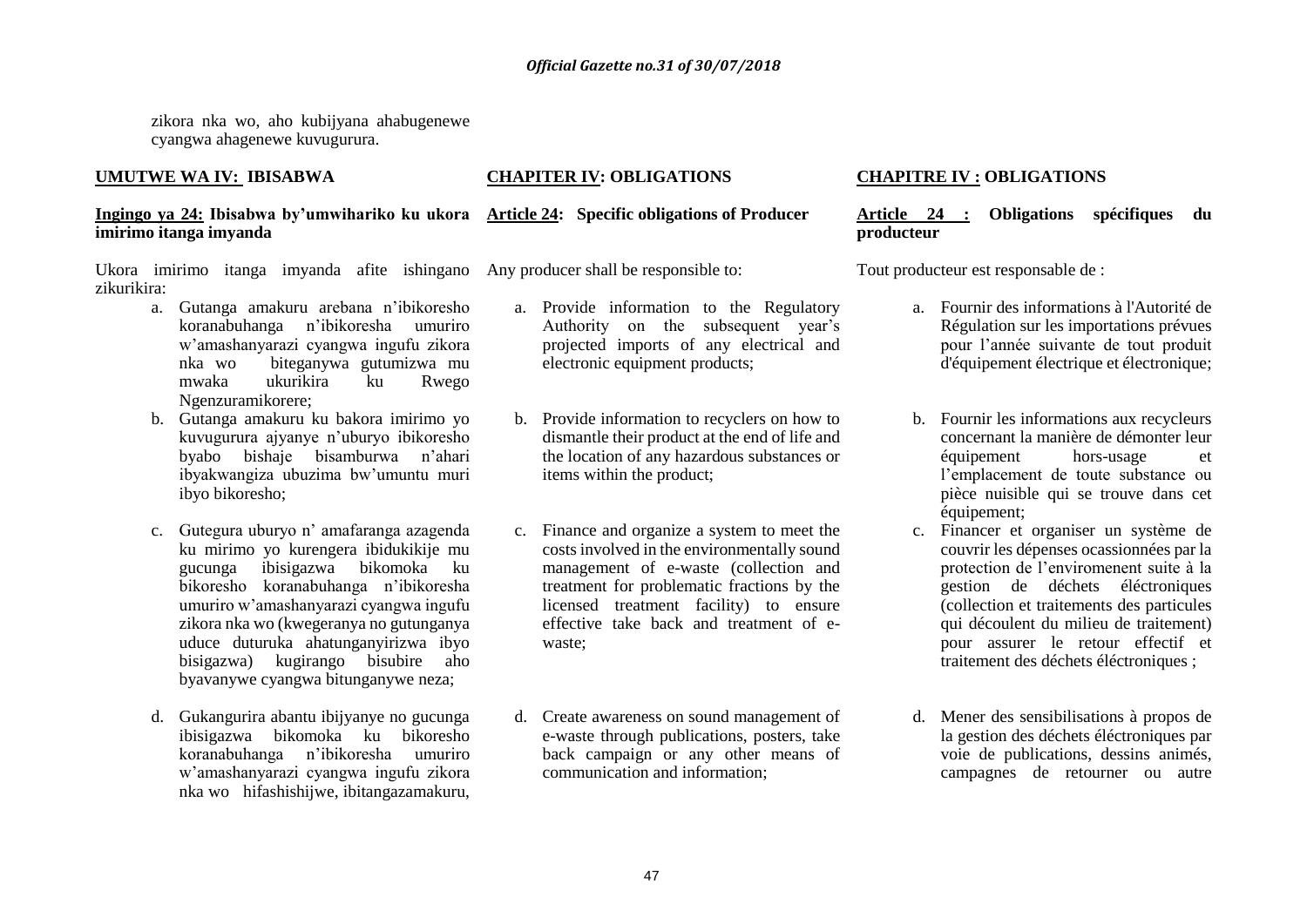amashusho, imirimo yo gusubizayo cyangwa ubundi buryo bwose bwo gutumanaho no guhana amakuru;

e. Gutanga ibiranga ikigo gifite uruhushya nk'aho kibarizwa, nimero ya telefoni bigahabwa abaguzi cyangwa abagura byinshi, kugira ngo bizaborohere kugarura ibikoresho n'ibikoresha umuriro w'amashanyarazi cyangwa ingufu zikora nka wo byakoze.

# **Ingingo ya 25: Inshingano z'umuguzi cyangwa ugura byinshi**

Umuguzi w'ibikoresho koranabuhanga n'ibikoresha umuriro w'amashanyarazi cyangwa ingufu zikora nka equipment shall: wo afite inshingano zikurikira:

- a. Gukora ku buryo ibisigazwa bikomoka ku bikoresho koranabuhanga n'ibikoresha umuriro w'amashanyarazi cyangwa ingufu zikora nka wo bitandukanywa n'indi myanda kandi bikajyanwa ku bafite impushya zo gukusanya, gusambura, gusana cyangwa kuvugurura;
- b. Gukora ku buryo ibisigazwa bikomoka ku bikoresho koranabuhanga n'ibikoresha umuriro w'amashanyarazi cyangwa ingufu zikora nka wo bitongera kugurishwa, gutezwa cyamunara cyangwa kuguranwa;
- c. Gukora inyandiko ku buryo buhoraho zigaragaza ibisigazwa bikomoka ku bikoresho koranabuhanga byabonetse

e. Provide contact details such as address, telephone number of licensed collection centers to consumer (s) or bulk consumer (s) so as to facilitate return of used electrical and electronic equipment.

#### **Article 25: Responsibilities of consumer or Bulk Article 25 : Responsabilités du consommateur ou consumer**

- a. Ensure that e-waste is segregated from other forms of waste and is taken to licensed refurbishers, collection centers, dismantler or recyclers;
- b. Ensure that e-waste is not resold or auctioned or exchanged;

c. Maintain records of e-waste generated and make such records available for scrutiny by moyens de communication et d'information ;

e. Fournir des details de contacts tel que l'addresse, numéro de téléphone du détenteur de licence du Centre de Collection aux consommateurs, ou consommateurs de grande quantité pour faciliter le retour des équipements électriques ou électroniques usés.

# **consommateur en gros**

The consumers of Electrical and Electronic Tout consommateur d'équipements éléctriques ou électroniques doit :

- a. S'assurer que les déchets éléctroniques sont séparés d'autres formes de déchets et sont acheminés au titulaire de licence de réparation, de collecte, de démontage ou de recyclage ;
- b. S'assurer que les déchets electroniques ne sont pas vendus ou mis aux anchères ou échangés ;
- c. Constituer l'enregistrement des équipements et le mettre à la disposition

the regulatory Authority.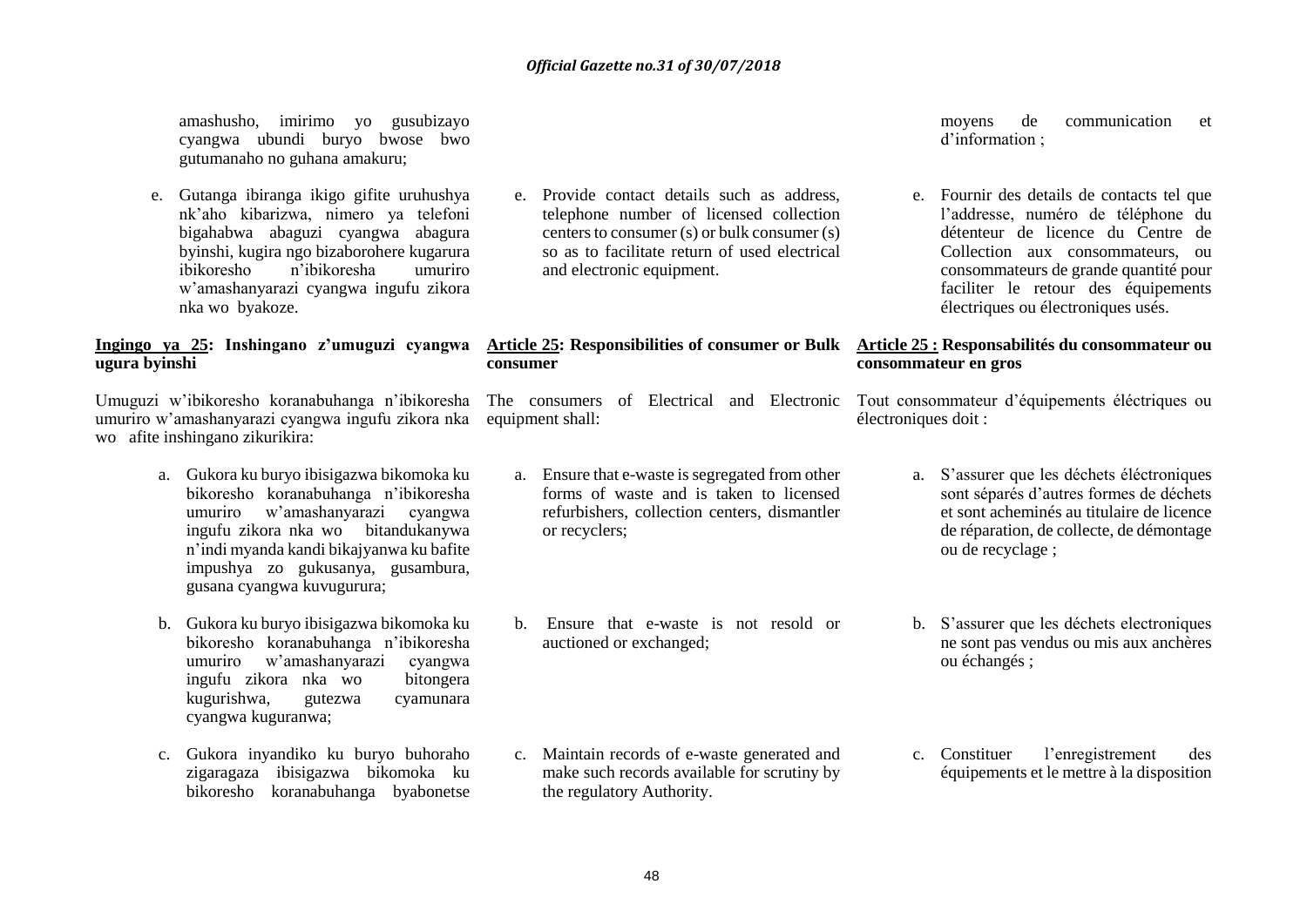zikagagarizwa Urwego Ngenzuramikorere ngo rubigenzure.

Imicungire y'Ibisigazwa bikomoka ku bikoresho koranabuhanga n'ibikoresha umuriro w'amashanyarazi cyangwa ingufu zikora nka wo ikorwa hakurikijwe amabwiriza y'ubuziranenge (RS 276-1 na RS 276-2).

#### **UMUTWE WA V: UBUGENZUZI NO GUKURIKIZA AYA MABWIRIZA**

### **Ingingo ya 26: Igenzura ry'imari n'ubugenzuzi**

Urwego Ngenzuramikorere rufite ububasha bwo gukora ubugenzuzi bwose aho uwahawe uruhushya akorera imirimo yo gucunga ibisigazwa bikomoka ku bikoresho koranabuhanga bigamije kugenzura ko uwaruhawe yubahiriza amategeko n'amabwiriza.

Urwego Ngenzuramikorere rufite ububasha bwo gusaba ko uwahawe uruhushya atanga raporo y'ibikorwa n' imikoreshereze y'imali no gutanga andi amakuru yose akenewe.

Urwego Ngenzuramikorere rufite ububasha bwo The Regulatory Authority has the right to inspect the kugenzura uwahawe uruhushya igihe icyo ari cyo operator at any time. cyose.

#### **Ingingo ya 27: Gukurikiza ibyavuye mu bugenzuzi**

Iyo ubugenzuzi bugaragaje ko uwahawe uruhushya If the audits and inspections prove that the licensee atubahiriza amategeko n'amabwiriza, Urwego Ngenzuramikorere rufata ibyemezo bikurikira:

with e-waste standards (RS 276-1and RS 276-2).

### **CHAPTER V: INSPECTION AND COMPLIANCE WITH THIS REGULATION**

### **Article 26: Audits and inspections**

The Regulatory Authority has the power to conduct audits and inspections to the licensee operating in ewaste management services and check if the operator complies with the provisions of laws and regulations.

The Regulatory Authority has the power to request operators to provide technical or financial report at anytime and may request to provide other needed information.

#### **Article 27: Compliance with the output of the audits and inspections**

do not comply with laws and regulations, the Regulatory Authority shall:

de l'Autorité de Régulation pour le contrôle.

The e-waste management shall be in accordance La gestion des déchets éléctroniques est faite en conformité avec le norme (RS 276 -1 et RS 276-2).

#### **CHAPITRE V : INSPECTION ET CONFORMITE A CE REGLEMENT**

# **Article 26 : Audits et inspections**

L'Autorité de Régulation a droit de faire des audits et inspections au sein des installations du titulaire d'une licence opérant dans la gestion de déchets éléctroniques pour vérifier si ce dernier se confome aux dispositions légales et réglèmentaires.

L'Autorité de Régulation a le pouvoir de demander aux opérateurs de fournir un rapport financier ou technique à n'importe quel moment, ou leur demander de fournir toute autre information nécessaire.

L'Autorité de Régulation a le pouvoir d'inspecter l'opérateur à n'importe quel moment.

#### **Article 27 : Conformité aux remarques des audits financiers et inspections**

Si les audits financiers et inspections prouvent que l'opérateur ne se conforme pas aux lois et règlements, l'Autorité de Régulation prend les décisions suivantes :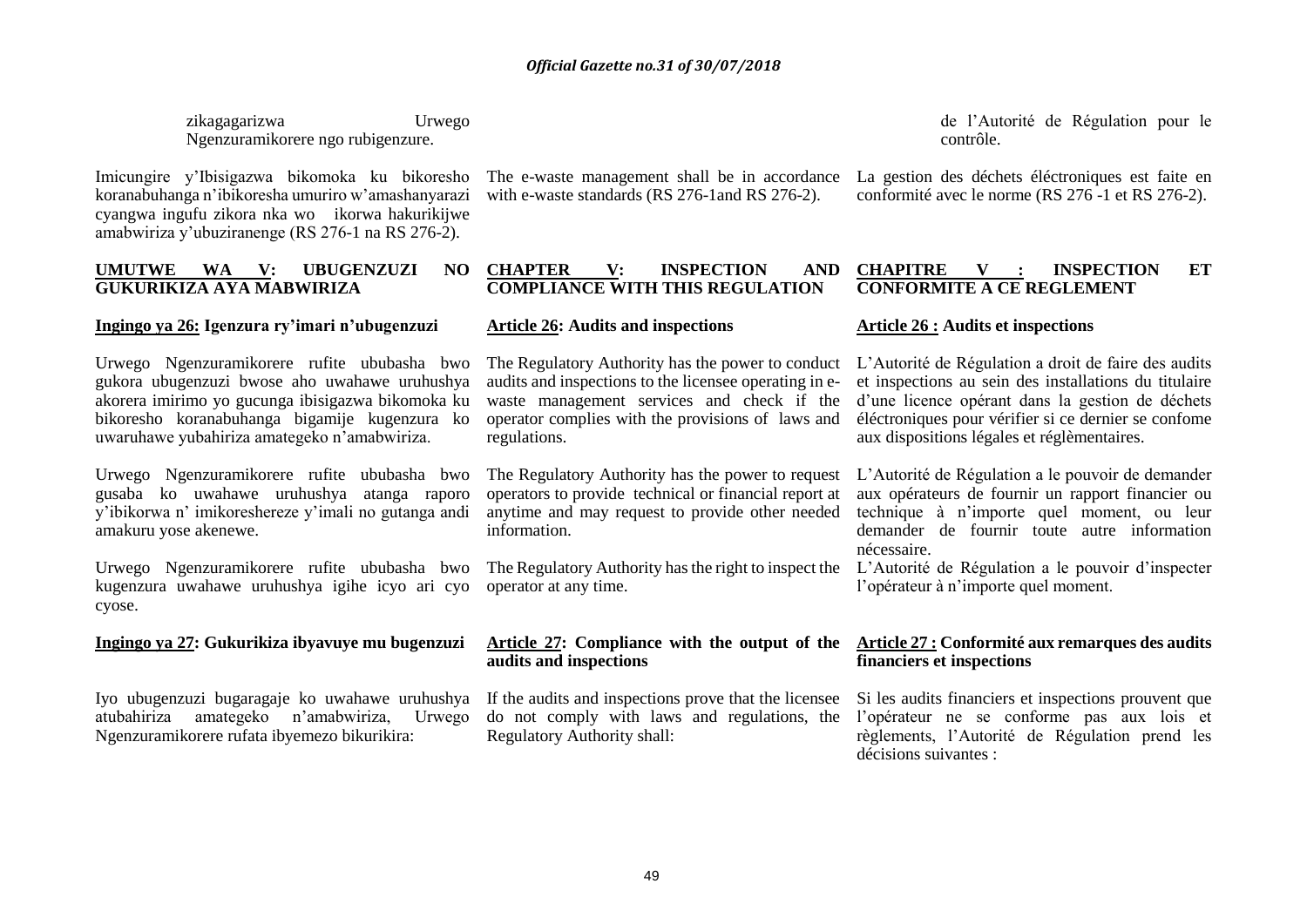- a) Gutanga ibaruwa isaba uwahawe uruhushya gukosora ibyo atubahirije bikubiye mu mabwiriza;
- b) Iyo uwahawe uruhushya atikosoye nyuma yo guhabwa ibaruwa imwihanangiriza, Urwego Ngenzuramikorere rushobora gutanga ibihano biteganyijwe n'aya mabwiriza;
- c) Iyo uwahawe uruhushya adashaka cyangwa adashoboye kwikosora, ashobora kwamburwa uruhushya.

#### **UMUTWE WA VI: AMAKOSA N'IBIHANO BYO CHAPTER VI : FAULTS AND MU RWEGO RW'UBUTEGETSI**

# **Ingingo ya 28: Amakosa ajyanye no gukora nta ruhushya**

Umuntu ukora nta ruhushya aba akoze ikosa rihanishwa ihazabu yo mu rwego rw'ubutegetsi y'amafaranga y' u Rwanda kuva kuri miliyoni imwe (1.000.000) kugeza kuri miliyoni eshanu (5.000.000) kandi agahagarikwa gukora.

#### **Ingingo ya 29: Amakosa ajyanye no kwiyandikisha**

Umuntu wese ukora cyangwa uzana mu gihugu igikoresho koranabuhanga n'ibikoresha umuriro w'amashanyarazi cyangwa ingufu zikora nka wo atacyandikishije aba akoze ikosa rihanishwa ihazabu yo mu rwego rw'ubutegetsi y'amafaranga y'u Rwanda kuva ku bihumbi magana atanu (500.000) kugeza kuri miliyoni eshanu (5,000,000).

- a) Issue a notice to the operator to summon him to remedy the situation of noncompliance with obligations;
- b) If the licensee does not correct the mistake after receiving a notice letter, the Regulatory Authority may apply the sanctions provided in this regulation;
- c) If the licensee is not willing or unable to remedy the situation, the license may be revoked.

# **ADMINISTRATIVE SANCTIONS**

#### **Article 28: Faults relating to operation without a Article 28 : Fautes relatives à opérer sans licence license**

Any person who operates without a license commits a fault and is liable to an administrative fine of between one million (1,000,000) and five million (5,000,000) Rwanda francs and suspension of de francs rwandais et d'une supension de ses activities.

#### **Article 29: Faults relating to Registration**

Any person who produces or introduces electrical and electronic waste in the Country without authorisation commits a fault and is liable to an administrative fine of between five hundred thousand (500,000) and five million (5,000,000) Rwanda francs.

- a) Donner un avertissement à l'opérateur pour le contraindre à redresser la situation de non- conformité aux obligations ;
- b) Si, après avoir reçu l'avertissement, l'opérateur ne redresse pas la situation, l'Autorité de Régulation peut appliquer les sanctions prévues dans ce réglement
- c) Si l'opérateur ne veut pas ou n'est pas capable de redresser la situation, la licence peut être revoquée.

# **CHAPITRE VI : FAUTES ET SANCTIONS ADMINISTRATIVES**

Toute personne qui opère sans license commet une faute et est passible d'une amende administrative  $d'$ un million  $(1.000.000)$  à cinq million  $(5.000.000)$ activités.

#### **Article 29 : Fautes relatives à l'enregistrement**

Toute personne qui produit ou introduit un déchet électrique ou électronique au Pays sans authorisation, commet une faute passible d'une amende administrative de cinq cent mille (500.000) à cinq million (5.000.000) de francs rwandais.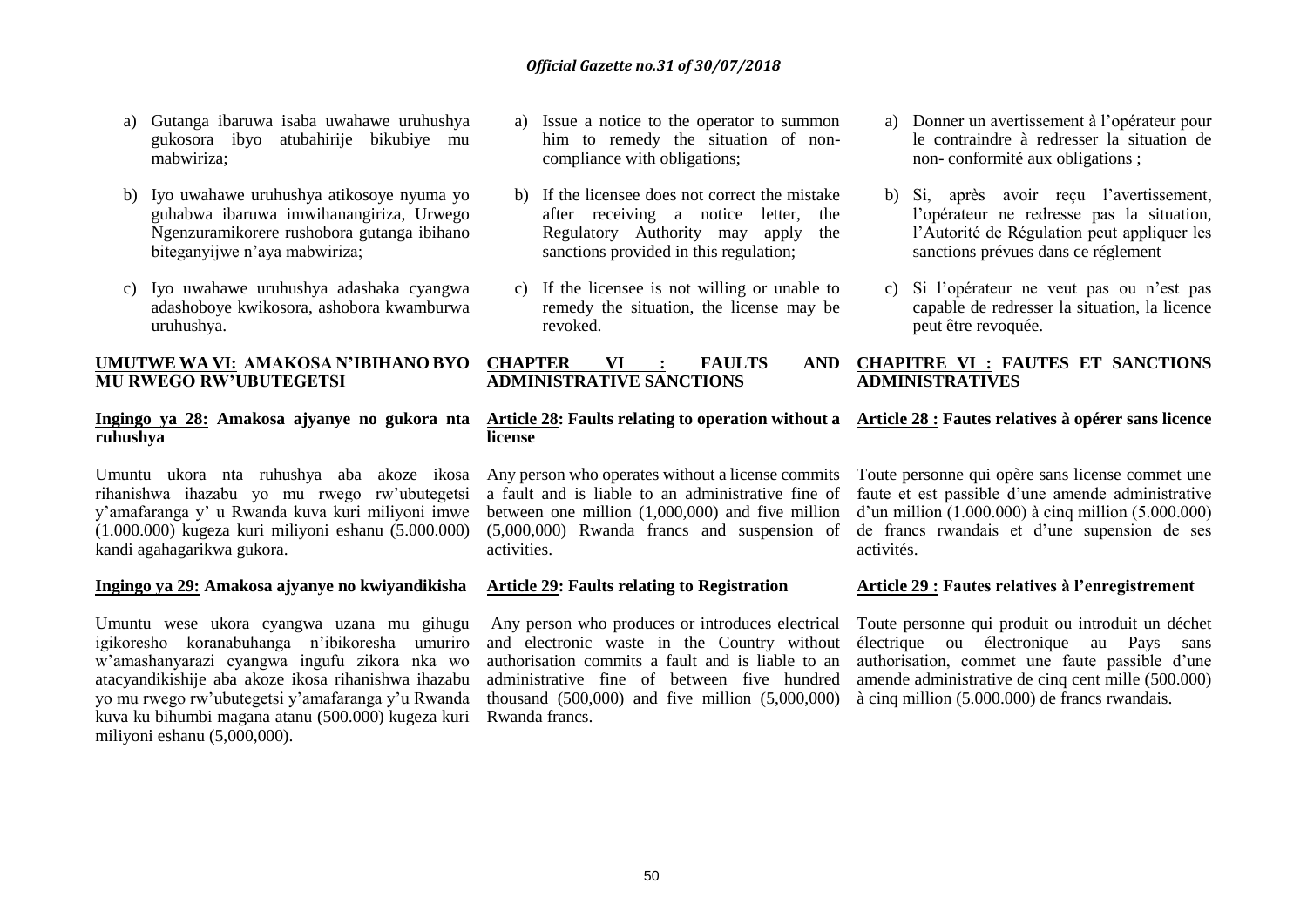#### **Ingingo ya 30: Amakosa ajyanye no gutanga Article 30: Offence relating to false information amakuru atari yo**

Uwahawe uruhushya wimana amakuru cyangwa agatanga amakuru atari yo abisabwe n'Urwego Ngenzuramikorere acibwa ihazabu yo mu rwego rw'ubutegetsi y'amafaranga y'u Rwanda kuva ku bihumbi magana atanu (500.000) kugeza kuri miliyoni eshanu (5,000,000).

#### **Ingingo ya 31: Kwanga, kubangamira cyangwa kurindagiza Urwego Ngenzuramikorere**

Uwahawe uruhushya wese wangira, ubangamira cyangwa urindagiza Urwego Ngenuzaramikorere cyangwa watumwe narwo, acibwa ihazabu yo mu rwego rw'ubutegetsi y'amafaranga y'u Rwanda kuba ku bihumbi magana atanu (500,000) kugeza kuri miliyoni eshanu (5,000,000).

#### **Ingingo ya 32: Gukomeza kutubahiriza amabwiriza**

Gukomeza kutubahiriza aya mabwiriza cyangwa ibikubiye mu ruhushya, bihanishwa guhagarikirwa uruhushya mu gihe cy'amezi atatu (3) cyangwa kurwamburwa bitewe n'uko Urwego Ngenzuramikorere rwabyemeza.

#### **UMUTWE WA VII: INGINGO Z'INZIBACYUHO N'IZISOZA**

#### **Ingingo ya 33: Ingingo z'inzibacyuho**

Ikigo cyangwa koperative ishaka gutanga serivisi zo gucunga ibisigazwa bikomoka ku bikoresho koranabuhanga n'ibikoresha umuriro w'amashanyarazi

Any licensee who fails to provide information or provides misleading information as requested by the Regulatory Authority is liable to an administrative fine of between five hundred thousand (500,000) and five million (5,000,000) Rwanda francs.

## **Article 31: Resistance, hinderance or obstruction to the Regulatory Authority**

Any licensee who resists, hinders or obstructs the Regulatory Authority or any person acting on its behalf in the course of his duty under the provisions of this regulation shall be liable to administrative fine of between five hundred thousand (500,000frw) and five million (5,000,000) Rwanda francs.

#### **Article 32: Repetitive failure to comply with regulations**

Repetitive failure to comply with this regulation or license obligations shall lead to suspension of the license for a period of 3 Months or revocation of the license as may be decided by the Regulatory Authority.

# **CHAPTER VII: TRANSITIONAL AND FINAL PROVISIONS**

#### **Article 33: Transitional provision**

A company or a cooperative seeking to provide services of e-waste management shall apply for license as stated in this regulation.

#### **Article 30 : Fautes relatives à l'information fausse**

Tout titulaire de licence qui omet de fournir des informations ou fournit des informations trompeuses à la demande de l'Autorité de Régulation, est passible d'une amende administrative de cinq cent mille  $(500.000)$  à cinq million  $(5.000.000)$  de francs rwandais.

#### **Article 31 : Résister, entraver ou obstruer l'Autorité de Régulation**

Tout titulaire de licence qui résiste, entrave ou obstrue l'Autorité de Régulation ou une personne agissant pour son compte est passible d'une amende administrative de cinq cent milles (500.000) à cinq million (5.000.000) de francs rwandais.

#### **Article 32 : L'omission continue de non conformité aux réglements**

L'omission continue à ne pas se conformer au présent règlement ou aux obligations de licence, entraîne sa suspension pour une période de 3 mois ou sa révocation suivant la décision de l'Autorité de Régulation.

# **CHAPITRE VII : DISPOSITIONS TRANSITOIRES ET FINALES**

#### **Article 33 : Provision transitoire**

Toute société ou cooperative qui veut fournir des services de gestion de déchets éléctriques ou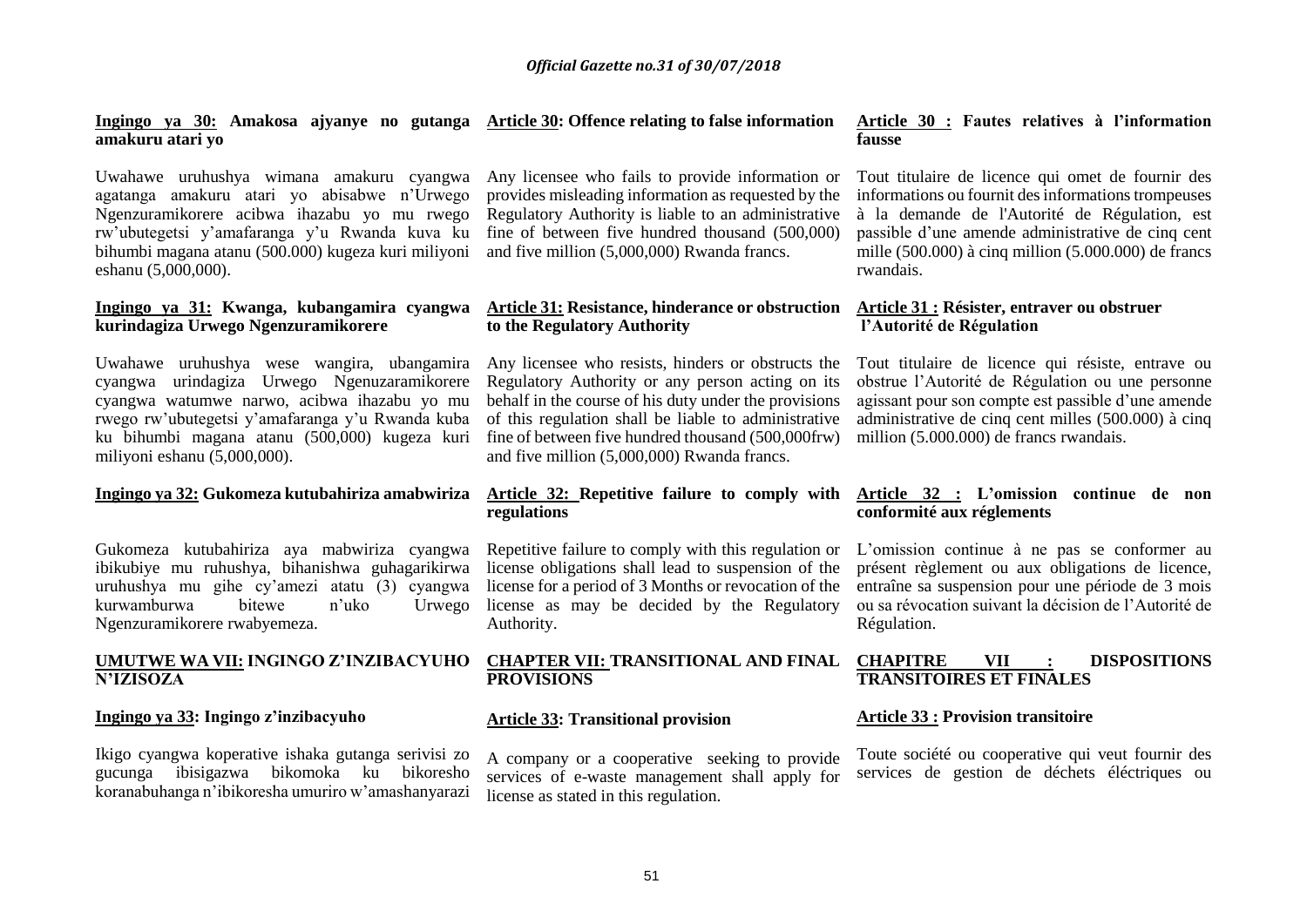| cyangwa ingufu zikora nka wo agomba kubisabira<br>urushya nk'uko bigenwa n'aya mabwiriza.                                                                                                                                        |                                                                                                                     | éléctroniques doit demander une licence comme<br>prévu par le présent règlement.                                                                       |
|----------------------------------------------------------------------------------------------------------------------------------------------------------------------------------------------------------------------------------|---------------------------------------------------------------------------------------------------------------------|--------------------------------------------------------------------------------------------------------------------------------------------------------|
| Abakora iyo mirimo badafite uruhushya, bahawe igihe Operators who are operating without licenses are<br>kingana n'amezi atandatu (6) ngo babe bujuje<br>ibiteganywa n'aya mabwiriza<br>uhereye<br>igihe<br>yashyiriweho umukono. | given a period of six months (6) to comply with the<br>provisions of this Regulation from the date of<br>signature. | Les opérateurs qui opèrent sans licence ont un délai<br>de six mois (6), à compter du jour de la signature du<br>present règlement pour s'y conformer. |
| Ingingo ya 34: Ivanwaho z'ingingo z'amategeko Article 34: Repealing provision<br>zinyuranije n'aya mabwiriza.                                                                                                                    |                                                                                                                     | <b>Article 34 : Disposition abrogatoire</b>                                                                                                            |
| Ingingo zose z'amabwiriza abanziriza aya kandi All prior provisions contrary to this regulation are Toutes les dispositions antérieures contraires au<br>zinyuranye nayo zivanyweho.                                             | hereby repealed.                                                                                                    | présent règlement sont abrogées.                                                                                                                       |
| <u>Ingingo ya 35: Igihe amabwiriza</u><br>gukurikizwa                                                                                                                                                                            | atangira Article 35: Commencement                                                                                   | Article 35 : Entrée en vigueur                                                                                                                         |
| Aya mabwiriza<br>gukurikizwa<br>atangira<br>umunsi<br>na Perezida<br>yashyiriweho umukono<br>Ngenzuramikorere.                                                                                                                   | This regulation shall come into force on the date of<br>w'Inama signature by chairperson of the Regulatory Board.   | Ce réglement entre en vigueur le jour de sa signature<br>par le Président du Conseil de Régulation.                                                    |
| Kigali, ku wa 26/4/2018                                                                                                                                                                                                          | Kigali, on 26/4/2018                                                                                                | Kigali, le 26/4/2018                                                                                                                                   |

 **(sé) Dr Ignace GATARE Perezida w'Inama Ngenzuramikorere** 

 **(sé) Dr Ignace GATARE Chairperson of the Regulatory Board** 

 **(sé) Dr Ignace GATARE Président du Conseil de Régulation**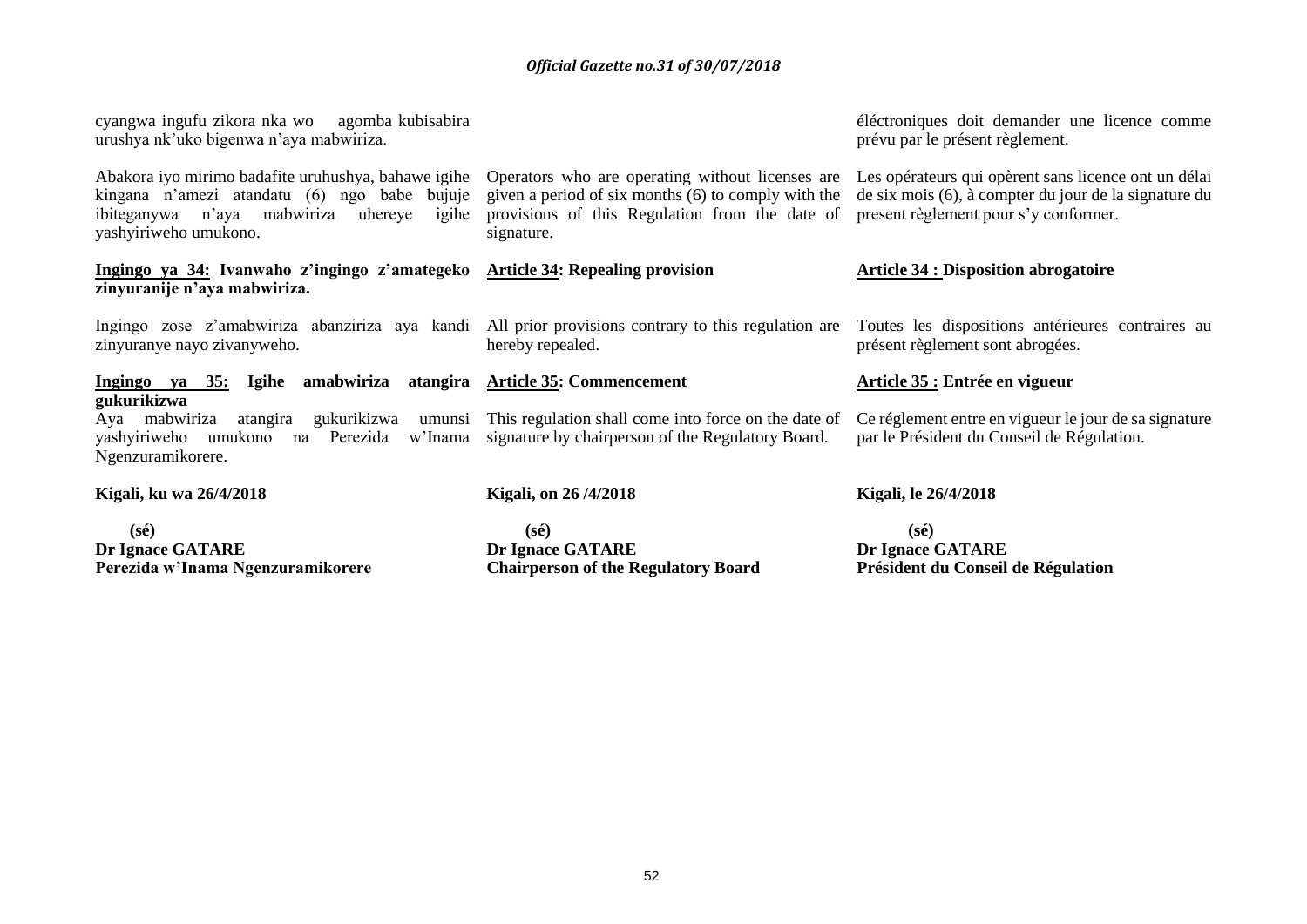# **ANNEX 1: CATEGORIES OF PRODUCTS**

List of products which shall be taken into account for the purpose of this Regulation include, but are not limited to;

# *I. Small household appliances*

- 1. Vacuum cleaners
- 2. Carpet sweepers
- 3. Other electrical appliances for cleaning
- 4. Appliances used for sewing, knitting, weaving and other processing for textiles
- 5. Ironing, mangling and other clothing appliances.
- 6. Toasters
- 7. Fryers
- 8. Grinders, coffee machines and equipment for opening or sealing containers or packages
- 9. Electric knives
- 10. Appliances for hair-cutting, hair drying, tooth brushing, shaving, massage and other body care appliances
- 11. Clocks, watches and equipment for the purpose of measuring, indicating or registering time
- 12. Scales

# *II. Large household appliances*

- 1. Large cooling appliances
- 2. Refrigerators
- 3. Freezers
- 4. Other large appliances used for refrigeration, conservation and storage of food
- 5. Washing machines
- 6. Clothes dryers
- 7. Dish washing machines
- 8. Electrical Cooking equipment
- 9. Electric stoves
- 10. Electric hot plates
- 11. Microwaves
- 12. Other large appliances used for cooking and other processing of food
- 13. Electric heating appliances
- 14. Electric radiators
- 15. Other large appliances for heating rooms, beds, seating furniture
- 16. Electric fans
- 17. Air conditioner appliances
- 18. Solar modules
- 19. Other fanning, exhaust ventilation and conditioning equipment

# *III. IT and telecommunications equipment*

- 1. Centralized data processing:
	- a. Mainframes
	- b. Minicomputers
	- c. Servers
- 2. Printer units
- 3. Personal computing:
	- a. Personal computers (CPU, mouse, screen and keyboard included)
	- b. Laptop computers (CPU, mouse, screen and keyboard included)
	- c. Notebook computers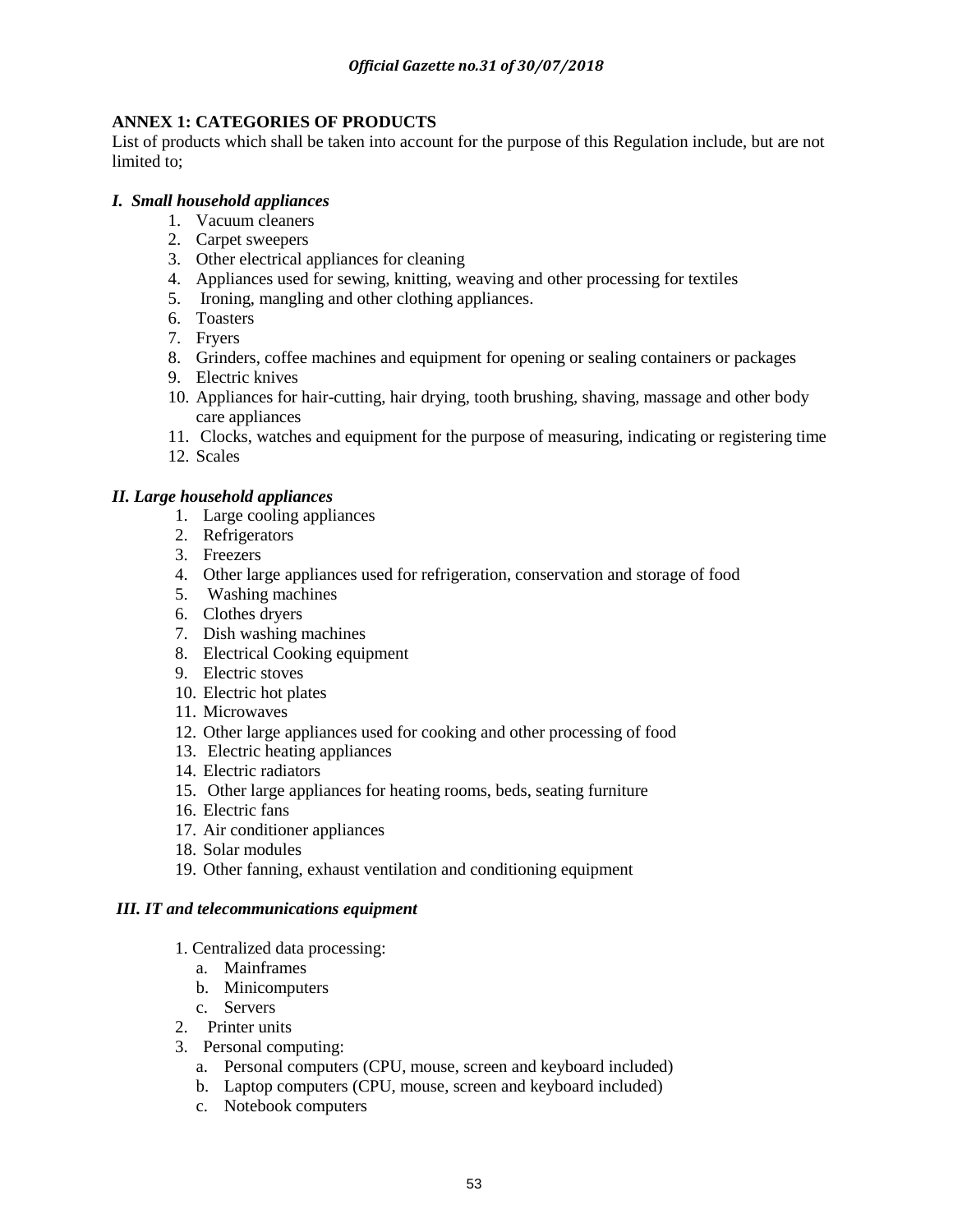- d. Notepad computers
- 4. Copying equipment
- 5. Electrical and electronic typewriters
- 6. Pocket and desk calculators and other products and equipment for the collection, storage, processing, presentation or communication of information by electronic means
- 7. User terminals and systems
- 8. Facsimile
- 9. Telex
- 10. Telephones
- 11. Pay telephones
- 12. Cordless telephones
- 13. Cellular telephones
- 14. Answering systems and other products
- 15. Broadcasting equipment for transmitting sound, images or other information by telecommunications and other products or equipment for the purpose of recording or reproducing sound or images, including signals or other technologies for the distribution of sound and image than by telecommunications

# *IV. Consumer equipment*

- 1. Radio sets
- 2. Television sets
- 3. Video cameras
- 4. Video recorders
- 5. Hi-fi recorders
- 6. Audio amplifiers
- 7. Musical instruments

# *V. Lighting equipment*

- 1. Luminaries for fluorescent lamps. Straight fluorescent lamps
- 2. Compact fluorescent lamps
- 3. High intensity discharge lamps, including pressure sodium lamps and metal halide lamps
- 4. Low pressure sodium lamps
- 5. Other lighting or equipment for the purpose of spreading or controlling light
- 6. (KPLC and Kengen to give inputs)

# *VI. Electrical and electronic tools*

- 1. Drills
- 2. Saws
- 3. Sewing machines
- 4. Equipment for turning, milling, sanding, grinding, sawing, cutting, shearing, drilling, making holes, punching, folding, bending or similar processing of wood, metal and other materials
- 5. Tools for riveting, nailing or screwing or removing rivets, nails, screws or similar uses
- 6. Tools for welding, soldering or similar use
- 7. Equipment for spraying, spreading, dispersing or other treatment of liquid or gaseous substances by other means
- 8. Tools for mowing or other gardening activities

# *VII. Toys, leisure and sports equipment*

- 1. Electric trains or car racing sets
- 2. Hand-held video game consoles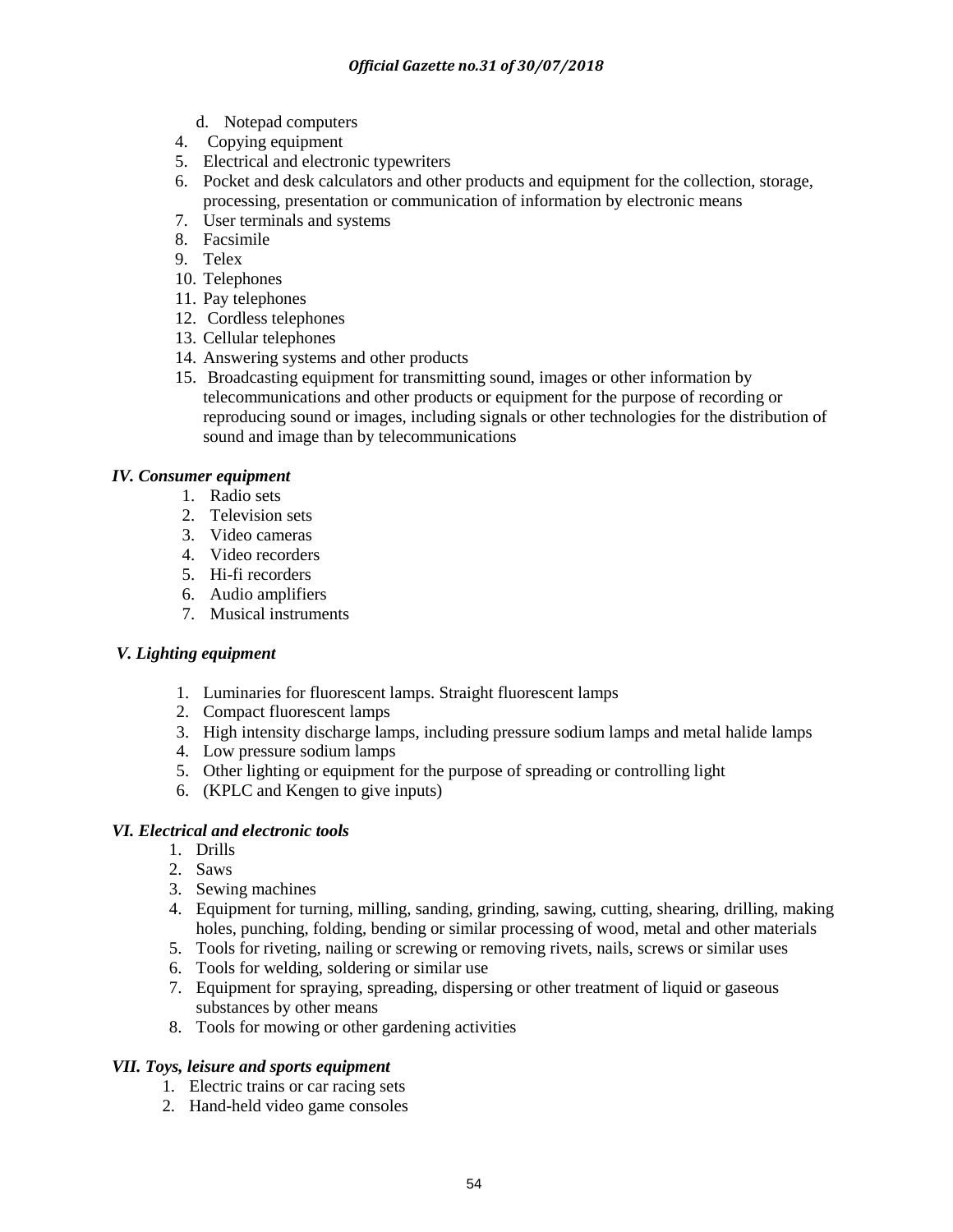- 3. Video games
- 4. Computers for biking, diving, running, rowing, and other similar gadgets.
- 5. Sports equipment with electric or electronic components
- 6. Coin slot machines

# *VIII. Medical devices (with the exception of all implanted and infected products)*

- 1. Radiotherapy equipment
- 2. Cardiology
- 3. Dialysis
- 4. Pulmonary ventilators
- 5. Nuclear medicine
- 6. Laboratory equipment for in-vitro diagnosis
- 7. Analysers
- 8. Freezers
- 9. Other appliances for detecting, preventing, monitoring, treating, alleviating illness, injury or disability

# *IX. Monitoring and control instruments*

- 1. Smoke detector
- 2. Heating regulators
- 3. Thermostats
- 4. Measuring, weighing or adjusting appliances for household or as laboratory equipment Other monitoring and control instruments used in industrial installations

# *X. Automatic dispensers*

- 1. Automatic dispensers for hot drinks
- 2. Automatic dispensers for hot or cold bottles or cans
- 3. Automatic dispensers for solid products
- 4. Automatic dispensers for money

*XI. Batteries XII. Security and Military Equipment XIII. Florescent tubes*

**Kigali, on 26 /4 /2018**

 **(sé)**

**Dr Ignace GATARE Chairperson of the Regulatory Board**